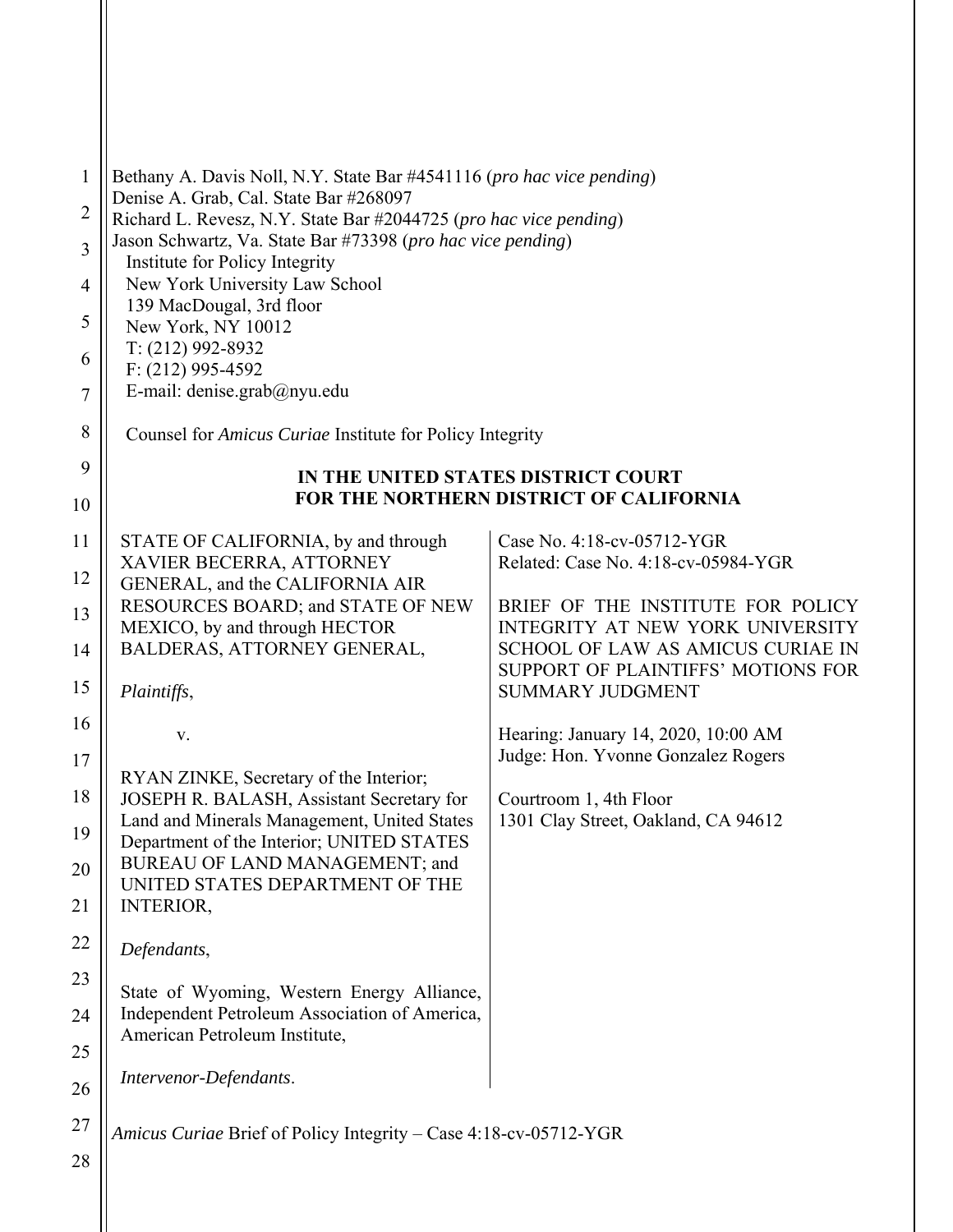| 1                   | <b>TABLE OF CONTENTS</b>                                                                                                                                                |                                                                                                                                                                   |                                                                                                                                                                                                                            |  |  |
|---------------------|-------------------------------------------------------------------------------------------------------------------------------------------------------------------------|-------------------------------------------------------------------------------------------------------------------------------------------------------------------|----------------------------------------------------------------------------------------------------------------------------------------------------------------------------------------------------------------------------|--|--|
| $\overline{2}$      |                                                                                                                                                                         |                                                                                                                                                                   |                                                                                                                                                                                                                            |  |  |
| 3                   |                                                                                                                                                                         |                                                                                                                                                                   |                                                                                                                                                                                                                            |  |  |
|                     |                                                                                                                                                                         |                                                                                                                                                                   |                                                                                                                                                                                                                            |  |  |
| $\overline{4}$<br>5 | BLM'S NARROW DEFINITION OF "WASTE" MISUNDERSTANDS THE<br>I.<br>ECONOMIC RATIONALE FOR AGENCY REGULATION AND WOULD                                                       |                                                                                                                                                                   |                                                                                                                                                                                                                            |  |  |
| 6                   | The Rescission Ignores the Economic Rationale for Agency Regulation 4<br>A.                                                                                             |                                                                                                                                                                   |                                                                                                                                                                                                                            |  |  |
| 7<br>8              | Legislative History and State Regulations Support an Interpretation of the<br><b>B.</b><br>Waste Prevention Authority that Adopts the Economic Rationale for Preventing |                                                                                                                                                                   |                                                                                                                                                                                                                            |  |  |
| 9<br>10<br>11       |                                                                                                                                                                         |                                                                                                                                                                   | The Legislative History Shows Congress Was Motivated by the Classic<br>1.<br>Justification for Government Regulation and Did Not Intend to Bar<br>BLM From Considering the <i>Public's</i> Interest When Preventing "Undue |  |  |
| 12                  |                                                                                                                                                                         |                                                                                                                                                                   | State Regulations Look at Waste from the Perspective of Society, Not<br>2.                                                                                                                                                 |  |  |
| 13<br>14            |                                                                                                                                                                         | $C_{\cdot}$                                                                                                                                                       | BLM's New Definition of Waste Causes Harm in a Way that Contravenes and                                                                                                                                                    |  |  |
| 15<br>16            | IGNORED IMPORTANT FACTORS AND RELIED INSTEAD ON<br>П.<br>BLM<br>ARBITRARY FACTORS TO SEVERELY UNDERVALUE THE RESCISSION'S                                               |                                                                                                                                                                   |                                                                                                                                                                                                                            |  |  |
| 17                  |                                                                                                                                                                         | BLM's Interim Estimate Ignores Significant Climate Costs That "Accrue to<br>A.<br>U.S. Citizens" and So Fails to Consider Important Aspects of Public Welfare  12 |                                                                                                                                                                                                                            |  |  |
| 18                  |                                                                                                                                                                         | <b>B.</b>                                                                                                                                                         |                                                                                                                                                                                                                            |  |  |
| 19<br>20            |                                                                                                                                                                         | C.                                                                                                                                                                | BLM Treats Costs and Benefits Differently, Counting Savings That "Accrue"<br>to Foreign Entities But Ignoring Significant Climate Effects to U.S. Citizens  16                                                             |  |  |
| 21                  | Ш.<br>THE RESCISSION RELIES ON AN ANALYSIS RIDDLED WITH UNEXPLAINED                                                                                                     |                                                                                                                                                                   |                                                                                                                                                                                                                            |  |  |
| 22                  |                                                                                                                                                                         | A.                                                                                                                                                                | BLM's Explanation for Its Changed Position on the Social Cost of Methane Is                                                                                                                                                |  |  |
| 23                  |                                                                                                                                                                         | <b>B.</b>                                                                                                                                                         | The Regulatory Impact Analysis Evinces a Pattern of Unexplained Choices19                                                                                                                                                  |  |  |
| 24                  |                                                                                                                                                                         |                                                                                                                                                                   |                                                                                                                                                                                                                            |  |  |
| 25                  |                                                                                                                                                                         |                                                                                                                                                                   |                                                                                                                                                                                                                            |  |  |
| 26                  |                                                                                                                                                                         |                                                                                                                                                                   |                                                                                                                                                                                                                            |  |  |
| 27                  |                                                                                                                                                                         |                                                                                                                                                                   |                                                                                                                                                                                                                            |  |  |
| 28                  |                                                                                                                                                                         |                                                                                                                                                                   |                                                                                                                                                                                                                            |  |  |
|                     |                                                                                                                                                                         |                                                                                                                                                                   | Amicus Curiae Brief of Policy Integrity - Case No. 4:18-cv-05712-YGR                                                                                                                                                       |  |  |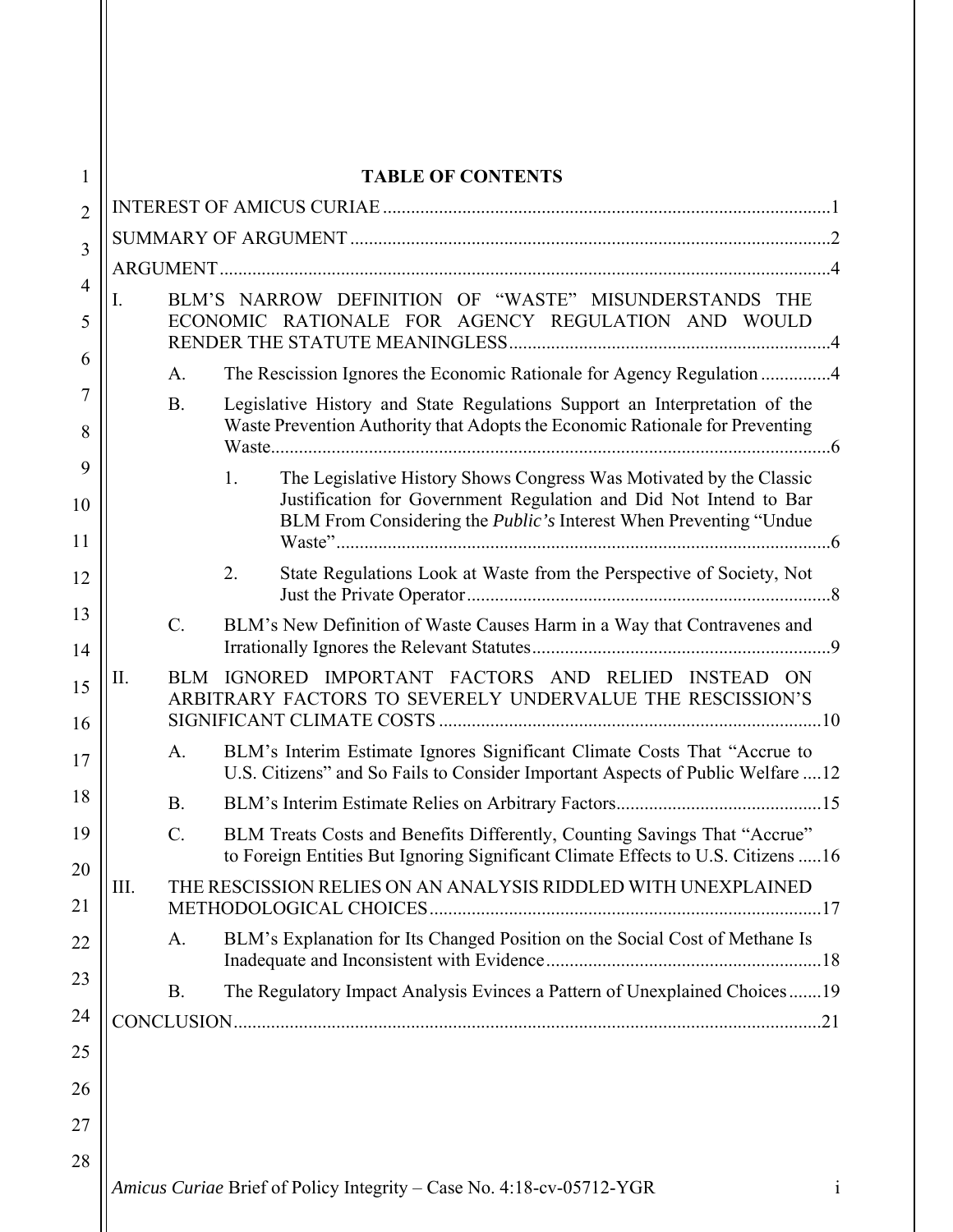# **TABLE OF AUTHORITIES**

| $\overline{2}$ | <b>Cases</b><br>Pages(s)                                                                       |  |
|----------------|------------------------------------------------------------------------------------------------|--|
| 3              |                                                                                                |  |
| $\overline{4}$ |                                                                                                |  |
| 5              |                                                                                                |  |
| 6              | California v. Interior, No. 17-05948, 2019 U.S. Dist. LEXIS 66300 (N.D. Cal. March 29, 2019) 2 |  |
| 7              | California v. U.S. Bureau of Land Mgmt., 277 F. Supp. 3d 1106 (N.D. Cal. 2017)  1, 11          |  |
| 8              |                                                                                                |  |
| 9              |                                                                                                |  |
| 10             |                                                                                                |  |
| 11             |                                                                                                |  |
| 12             |                                                                                                |  |
| 13             | Kao v. Abbott Labs., Inc., 2017 WL 5257041 (N.D. Cal. Nov. 13, 2017) (Tigar, D.J.)             |  |
| 14             |                                                                                                |  |
| 15             |                                                                                                |  |
| 16             |                                                                                                |  |
| 17             | R.R. Comm'n of Tex. v. Flour Bluff Oil Corp., 219 S.W.2d 506 (Tex. Civ. App. 1949)  5, 8       |  |
| 18             | S.W. Ctr. for Biological Diversity v. U.S. Forest Serv., 100 F.3d 1443 (9th Cir. 1996) 4       |  |
| 19             |                                                                                                |  |
| 20             |                                                                                                |  |
| 21             | <b>Statutes</b>                                                                                |  |
| 22             |                                                                                                |  |
| 23             |                                                                                                |  |
| 24             |                                                                                                |  |
| 25             |                                                                                                |  |
| 26             |                                                                                                |  |
| 27             |                                                                                                |  |
| 28             |                                                                                                |  |
|                | Amicus Curiae Brief of Policy Integrity - Case No. 4:18-cv-05712-YGR<br>$\ddot{\mathbf{i}}$    |  |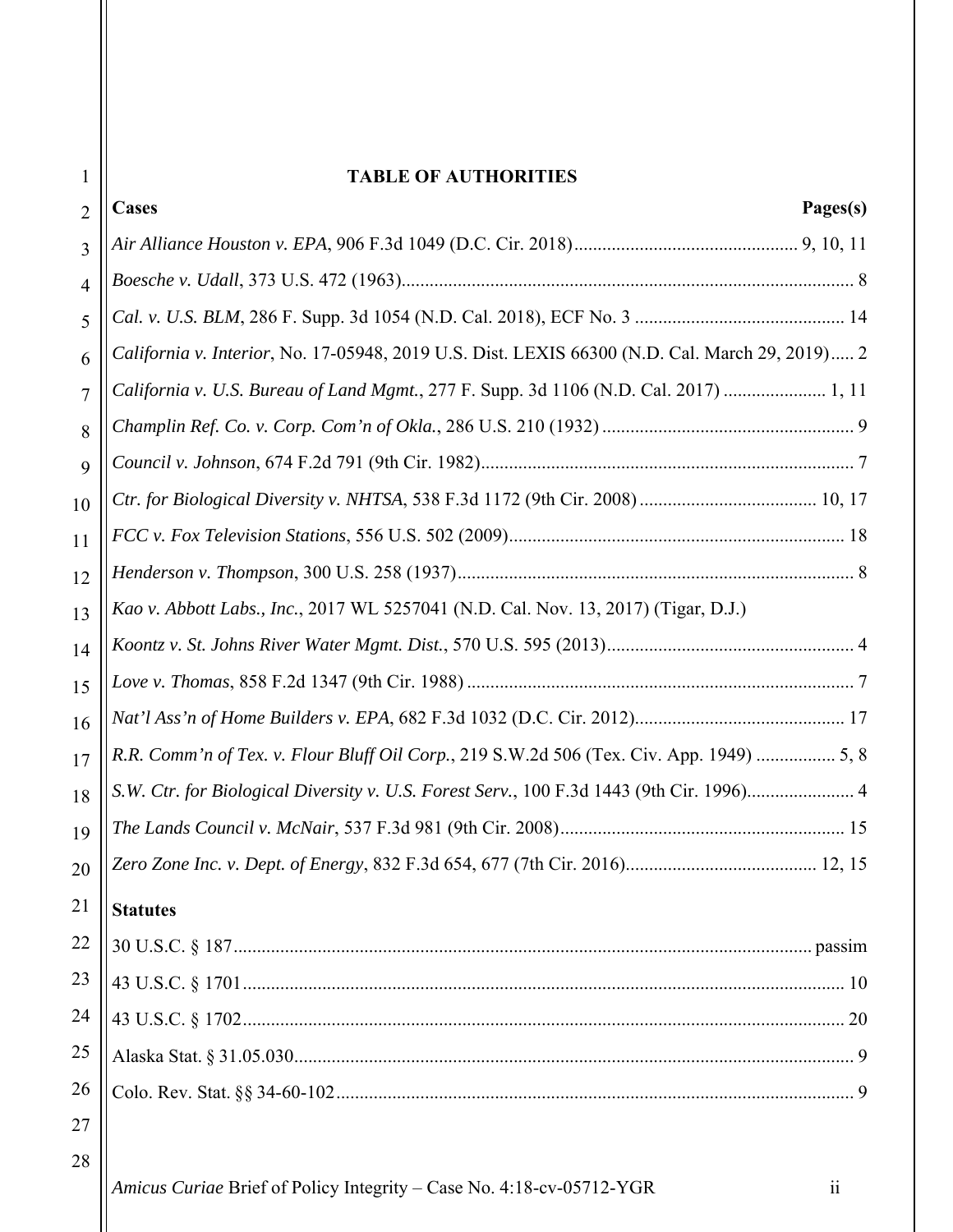| 1              | <b>TABLE OF AUTHORITIES (cont.)</b>                                                                                                                                                      |  |  |  |
|----------------|------------------------------------------------------------------------------------------------------------------------------------------------------------------------------------------|--|--|--|
| $\overline{2}$ | <b>Statutes (cont.)</b><br>Pages(s)                                                                                                                                                      |  |  |  |
| 3              |                                                                                                                                                                                          |  |  |  |
| $\overline{4}$ | <b>Regulations</b>                                                                                                                                                                       |  |  |  |
| 5<br>6         | Waste Prevention, Production Subject to Royalties, and Resource Conservation, 81 Fed. Reg. 83,008                                                                                        |  |  |  |
| $\overline{7}$ | Waste Prevention, Production Subject to Royalties, and Resource Conservation; Rescission or<br>Revision of Certain Requirements 83 Fed. Reg. 49,184 (Sept. 28, 2018) (AR 1-AR 31) passim |  |  |  |
| 8              | <b>Other Authorities</b>                                                                                                                                                                 |  |  |  |
| 9<br>10        | Br. in Support of Wyoming and Montana's Pet. for Review of Final Agency Action at 29, Wyoming                                                                                            |  |  |  |
| 11             |                                                                                                                                                                                          |  |  |  |
| 12             |                                                                                                                                                                                          |  |  |  |
| 13             | Comments from ConocoPhillips, BLM-2018-0001-132464 (Apr. 23, 2018) (AR 103956) 17                                                                                                        |  |  |  |
| 14<br>15       | Comments from Encana Oil & Gas (USA) Inc., BLM-2018-0001-131954 (Apr. 23, 2018) 17                                                                                                       |  |  |  |
| 16             | Encana Corp., Annual Report (SEC Form 40-F) (Dec. 31, 2013), https://perma.cc/HQ6Q-8KAW. 17                                                                                              |  |  |  |
| 17             | Ernest E. Smith & Jacqueline Lang Weaver, 2 Texas Law of Oil and Gas 8.3 (2019)                                                                                                          |  |  |  |
| 18             |                                                                                                                                                                                          |  |  |  |
| 19             |                                                                                                                                                                                          |  |  |  |
| 20<br>21       | H.R. Rep. No. 563, Exploration for the Disposition of Coal, Phosphate, Oil, Oil Shales, or Gas (May                                                                                      |  |  |  |
| 22<br>23       | H.R. Report No. 206 to accompany H.R. 3232, Exploration for and Disposition of Coal, Oil, Gas, Etc.                                                                                      |  |  |  |
| 24             | Interagency Working Group, Response to Comments (AR 22039-AR 22082)  13-14, 16, 20                                                                                                       |  |  |  |
| 25             | Interagency Working Group, Technical Support Document: Social Cost of Carbon for Regulatory                                                                                              |  |  |  |
| 26             | Impact Analysis Under Executive Order 12866 (2010) (AR 21902-AR 21952)  12                                                                                                               |  |  |  |
| 27             |                                                                                                                                                                                          |  |  |  |
| 28             | iii<br>Amicus Curiae Brief of Policy Integrity - Case No. 4:18-cv-05712-YGR                                                                                                              |  |  |  |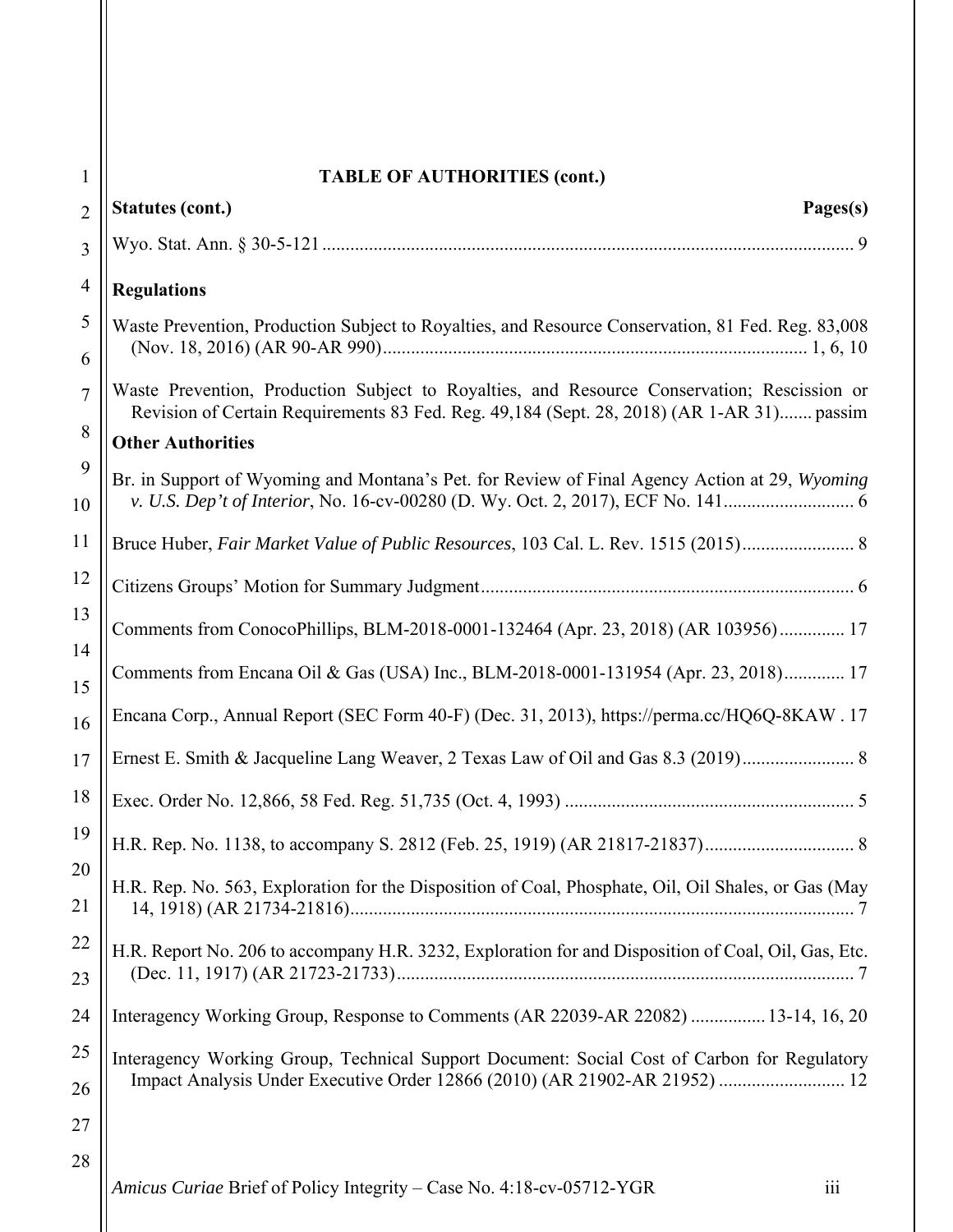|                | <b>TABLE OF AUTHORITIES (cont.)</b>                                                                                                                                                    |  |  |
|----------------|----------------------------------------------------------------------------------------------------------------------------------------------------------------------------------------|--|--|
| $\overline{2}$ | <b>Other Authorities (cont.)</b><br>Page(s)                                                                                                                                            |  |  |
| 3              | Interagency Working Group, Technical Support Document:<br>Technical Update of the Social Cost of Carbon for Regulatory Impact                                                          |  |  |
| 4              | Analysis Under Executive Order 12866 (2016) (AR 5607-AR 5641)  12, 13, 15, 18                                                                                                          |  |  |
| 5              |                                                                                                                                                                                        |  |  |
| 6<br>7         | Letter Br. of Intervenor-Defendant American Petroleum Institute in Support of Motion for Summary                                                                                       |  |  |
| 8              |                                                                                                                                                                                        |  |  |
| 9              | Office of Mgmt. & Budget, Circular A-4, Regulatory Analysis (2003) (AR 7584-AR 7631) passim                                                                                            |  |  |
| 10<br>11       |                                                                                                                                                                                        |  |  |
| 12             | Pls. Not. of Mot. for Prelim. Injunction; Mem. of Points and Auths, California v. Azar,                                                                                                |  |  |
| 13<br>14       | Policy Integrity et al., Joint Comments on the Social Cost of Methane (Apr. 23, 2018)                                                                                                  |  |  |
| 15<br>16       | Policy Integrity, Comments on the Proposed Rescission or Revision of Certain Requirements for<br>Waste Prevention and Resource Conservation (Apr. 23, 2018) (AR 84215-AR 84222)  2, 21 |  |  |
| 17<br>18       | Public Comments and Responses on the Waste Prevention-Revise or Rescind Rule (2018)                                                                                                    |  |  |
| 19             | Regulatory Impact Analysis for the Waste Prevention Rule (Nov. 10, 2016)                                                                                                               |  |  |
| 20<br>21       | Robert Pindyck, Comments on the Delay and Suspension (Nov. 6, 2017) (AR 83411) 19                                                                                                      |  |  |
| 22             |                                                                                                                                                                                        |  |  |
| 23             | U.S. BLM, Regulatory Impact Analysis for the Final Rule to Rescind or Revise Certain Requirements                                                                                      |  |  |
| 24             |                                                                                                                                                                                        |  |  |
| 25             |                                                                                                                                                                                        |  |  |
| 26             |                                                                                                                                                                                        |  |  |
| 27             |                                                                                                                                                                                        |  |  |
| 28             |                                                                                                                                                                                        |  |  |
|                | Amicus Curiae Brief of Policy Integrity - Case No. 4:18-cv-05712-YGR<br>1V                                                                                                             |  |  |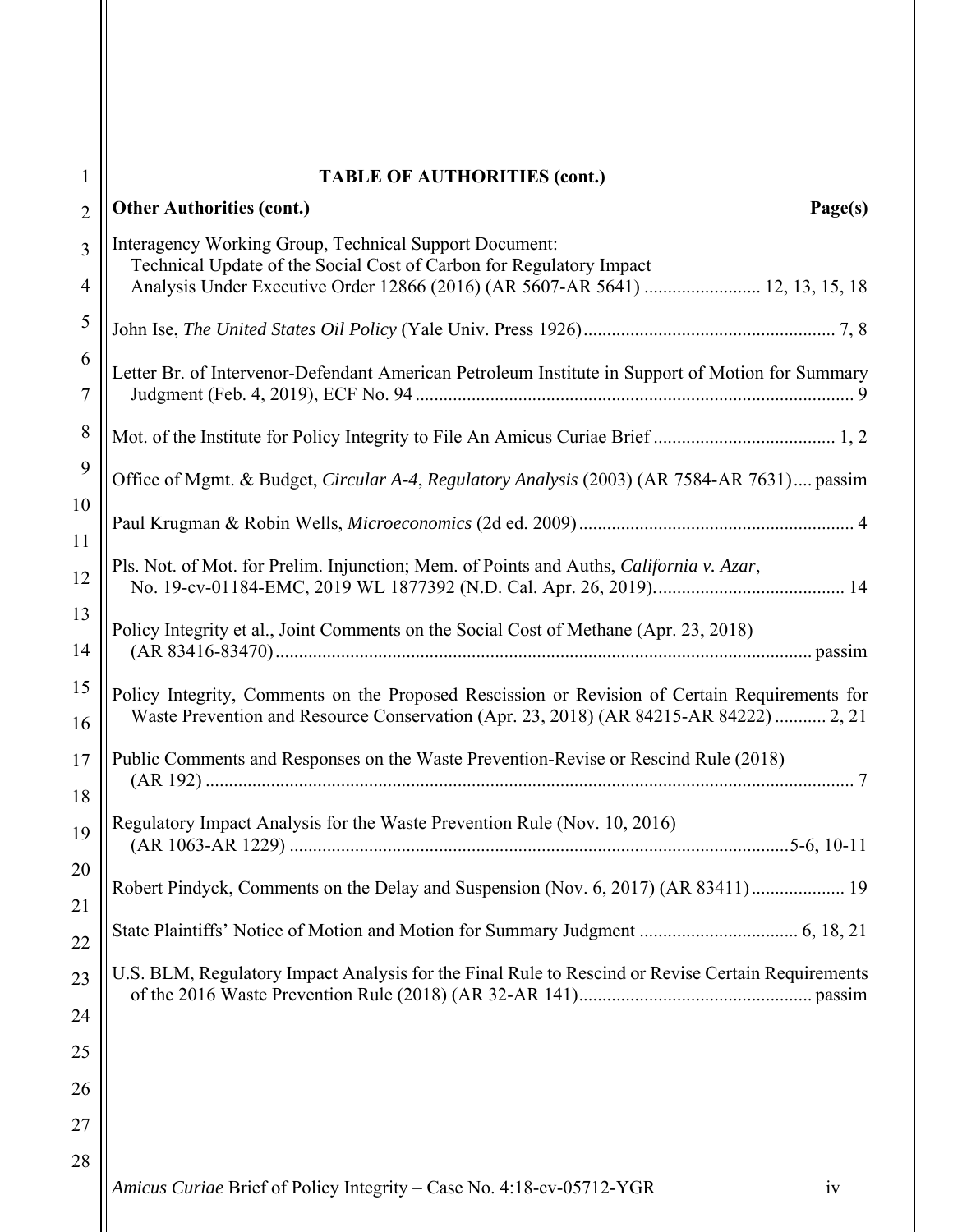2

3

4

5

The Institute for Policy Integrity at New York University School of Law ("Policy Integrity")<sup>1</sup> submits this brief as *amicus curiae* in support of Plaintiffs' motions for summary judgment seeking vacatur of the Bureau of Land Management's ("BLM") repeal, 83 Fed. Reg. 49,184 (Sept. 28, 2018) ("Rescission") (AR 1-AR 31), of the Waste Prevention Rule, 81 Fed. Reg. 83,008 (Nov. 18, 2016)  $(AR 90-AR 990).<sup>2</sup>$ 

#### **INTEREST OF AMICUS CURIAE**

Policy Integrity is a nonpartisan think tank dedicated to improving the quality of government decisionmaking through advocacy and scholarship on the topics of administrative law, economics, and environmental policy. In this case, Plaintiffs have challenged the Rescission as arbitrary and capricious for, among other reasons, failure to adequately address the repeal's harms in the agency's new definition of waste and in the agency's calculation of the costs of increasing methane emissions.

Policy Integrity is made up of a team of economists and lawyers who together have significant expertise in these areas, having produced extensive scholarship on the balanced use of economic analysis in regulatory decisionmaking and on the calculation of the costs of increased emissions. *See* Mot. of the Institute for Policy Integrity to File Brief Amicus Curiae ("Policy Integrity Mot.") at 3 nn. 2-4 (citing multiple articles). Policy Integrity has employed its expertise to produce other amicus briefs addressing agency cost-benefit analysis in several repeals and rulemakings that present similar issues to the ones at issue here. *See* Policy Integrity Mot. at 4 (describing briefs). In several cases in which Policy Integrity filed briefs, courts have agreed that the agency's analysis was arbitrary. *E.g., California v. Interior*, No. 17-05948, 2019 U.S. Dist. LEXIS 66300 (N.D. Cal. March 29, 2019) (holding that the repeal of the Valuation Rule was arbitrary); *California v. U.S. Bureau of Land Mgmt.*, 277 F. Supp. 3d 1106 (N.D. Cal. 2017) (holding failure to consider forgone benefits arbitrary). In

28

<u>.</u>

<sup>&</sup>lt;sup>1</sup> This brief does not purport to represent the views of New York University School of Law, if any. Policy Integrity states that no party's counsel authored this brief in whole or in part, and no person—other than the amicus curiae, its members, or its counsel—contributed money intended to fund the preparation or submission of this brief.

 $2$  The administrative record is cited as "AR" with the page number, excluding leading zeros.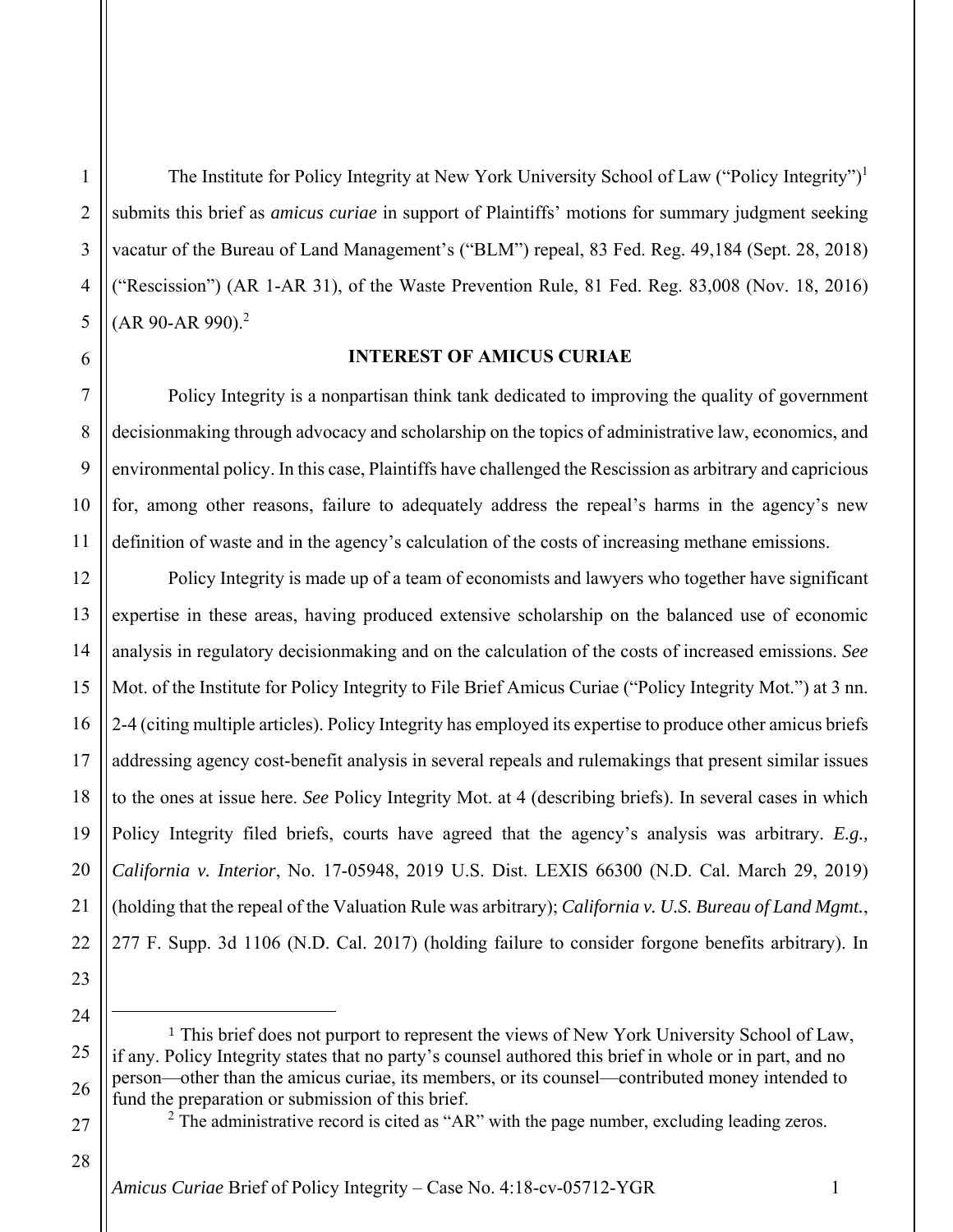1 2 addition, Policy Integrity has submitted multiple briefs on the rational way to calculate the social cost of greenhouse gases. *See* Policy Integrity Mot. at 4-5.

Moreover, in furtherance of its mission, Policy Integrity has a substantial interest in this case, having participated in the proceedings and litigation surrounding the Waste Prevention Rule and its suspension. *See* Policy Integrity Mot. at 5. In addition, Policy Integrity submitted two sets of comments on the proposed Rescission of the Waste Prevention Rule.<sup>3</sup> Harnessing its extensive expertise and experience with this rule, Policy Integrity's proposed brief addresses the irrationality of the agency's changed definition of waste and the agency's reliance on a new "interim" calculation for the Social Cost of Methane. Policy Integrity's expertise affords it a unique perspective for evaluating those issues and allows it to provide assistance to the Court in conducting that evaluation.

#### **SUMMARY OF ARGUMENT**

In rescinding the Waste Prevention Rule, BLM has caused the public to lose out on hundreds of millions of dollars of net benefits to health, public welfare, and the climate. To justify that decision, BLM takes the economically irrational position that protecting such massive public benefits is outside the agency's authority and BLM relies on gross miscalculations of regulatory costs and benefits. As Plaintiffs have explained, there are several reasons for finding the Rescission arbitrary and capricious. This *amicus* brief focuses on three problematic aspects of BLM's decision.

First, BLM's assertion that the Waste Prevention Rule's consideration of environmental and social benefits exceeded the agency's authority is irrational because it misunderstands the role the agency plays in preventing waste. The plain statutory text and the Mineral Leasing Act's legislative history demonstrate that Congress intended BLM to protect the needs of the public beyond what private operators would do in their own self-interest. In fact, there would be no point to the statute if BLM were required to regulate only when private operators already have an economic incentive to

28

3

4

5

6

7

8

9

10

11

12

13

14

15

16

17

18

19

20

21

22

23

24

<sup>25</sup> 26 27 3 <sup>3</sup> Policy Integrity, Comments on the Proposed Rescission or Revision of Certain Requirements for Waste Prevention and Resource Conservation (Apr. 23, 2018) (AR 84215-AR 84222); Policy Integrity et al., Joint Comments on the Social Cost of Methane (Apr. 23, 2018) (AR 83416-83470) ("Joint SCM Comments").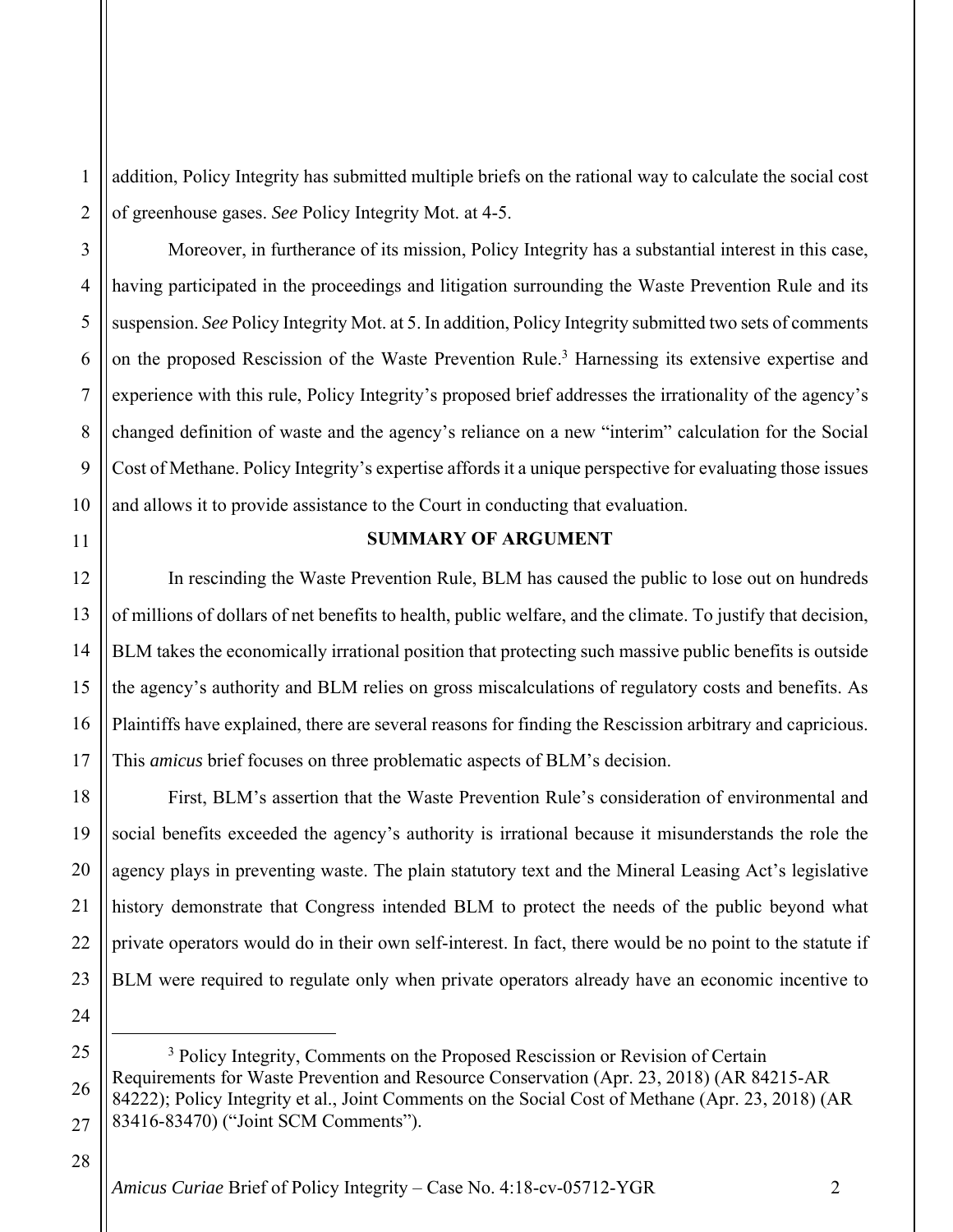2 3 4 prevent waste, as private operators would likely undertake those conservation actions without regulation. BLM itself implicitly admits as much in repealing a provision aimed at low-bleed continuous pneumatic controllers. 83 Fed. Reg. at 49,195. Rather, helping internalize costs that are otherwise borne by society is the point of the waste prevention provision. BLM's new and narrower definition of the term "waste" ignores this history and forgoes emissions cuts—thus imposing harm on the American public—in direct contravention of the governing statutes and Congress's goals.

Second, BLM severely undervalues the Rescission's significant climate costs, and does so by ignoring key aspects of the problem while relying instead on arbitrary factors. BLM abandoned the peer-reviewed estimates of the social cost of methane emissions, in favor of untested "interim" values. BLM admits that the entire outcome of its cost-benefit analysis turns primarily on this single change. The "interim" approach decimates the prior estimates, in an effort purportedly to exclude consideration of any climate effect that is not purely "domestic." Yet, in doing so, the interim approach ignores how international climate spillovers, reciprocal foreign actions, and extraterritorial interests will significantly affect U.S. interests, despite BLM's statutory charge to protect "public welfare." 30 U.S.C. § 187. BLM's interim values instead rely on arbitrary factors, for example discounting climate effects to U.S. agriculture and health based in part on the largely irrelevant fact that the United States has a shorter coastline than the European Union. Meanwhile, even as BLM ignores important effects to U.S. interests, BLM fully counts the portion of the Rescission's alleged cost savings that will ultimately accrue to foreign entities, like subsidiaries of foreign oil companies or foreign shareholders of public corporations. This inconsistent approach to counting costs and benefits is patently arbitrary.

Third, BLM's largely unexplained switch to its "interim" methodology runs counter to best evidence before the agency, such as the National Academies of Sciences' rejection of the same methodology. Indeed, the Rescission's regulatory impact analysis is riddled with unexplained methodological choices that run counter to best practices. Because the Rescission relies on a flawed and unexplained regulatory impact analysis, the entire rulemaking must be vacated.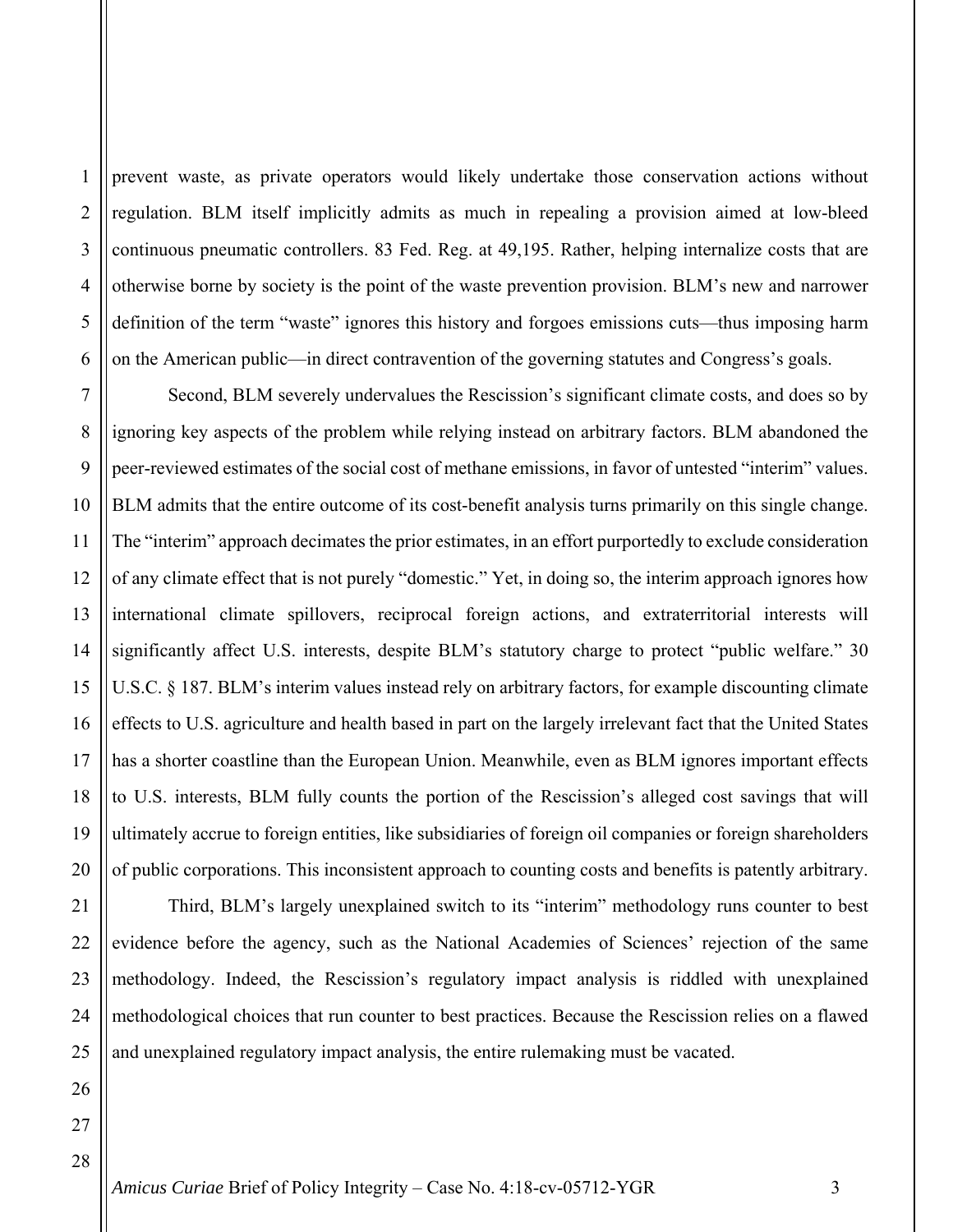#### **ARGUMENT**

#### **I. BLM's Narrow Definition of "Waste" Misunderstands the Economic Rationale for Agency Regulation and Would Render the Statute Meaningless**

BLM claims that the Waste Prevention Rule must be rescinded because it focused on environmental and societal values rather than solely on the benefits to private companies of resource conservation. 83 Fed. Reg. at 49,185-86. In the Rescission, BLM now defines "waste" as only the loss of a resource that would be economical to conserve. *See id.* at 49,190 (stating that compliance costs should be no "greater than the value of the resources they are expected to conserve"). But that view of BLM's statutory responsibility misunderstands the purpose of the regulation and indeed would render waste prevention under the Mineral Leasing Act superfluous, which is not what Congress intended.

1

2

3

4

5

6

7

8

9

10

11

12

13

14

15

16

17

18

19

20

21

22

23

24

25

26

27

#### **A. The Rescission Ignores the Economic Rationale for Agency Regulation**

Economic theory predicts that private actors in a transaction (such as a transaction to lease oilrich land) will consider all their own costs and benefits and maximize their own welfare, and thus that they will already consider, in BLM's words, the "value of the resources they are expected to conserve." *See* at 49,190. In contrast, effects of a transaction on those who are not at the negotiating table will likely not be considered. *See* Paul Krugman & Robin Wells, *Microeconomics* 437-38 (2d ed. 2009).<sup>4</sup> For example, if left to their own devices, private oil and gas drillers likely will not consider how their actions may cause negative externalities on public welfare and the environment. In order to ensure that those external costs are internalized, the government must force the private parties to take them into account. *See Koontz v. St. Johns River Water Mgmt. Dist.*, 570 U.S. 595, 605 (2013) (discussing the concept for land-use policy).

Agency regulation is most classically designed to address public effects like externalities that cannot be resolved "through market transactions" alone. Office of Mgmt. & Budget, *Circular A-4*,

28

 $\overline{\phantom{a}}$  Citation to this textbook is appropriate to explain technical terms. *See S.W. Ctr. for Biological Diversity v. U.S. Forest Serv.*, 100 F.3d 1443, 1450 (9th Cir. 1996).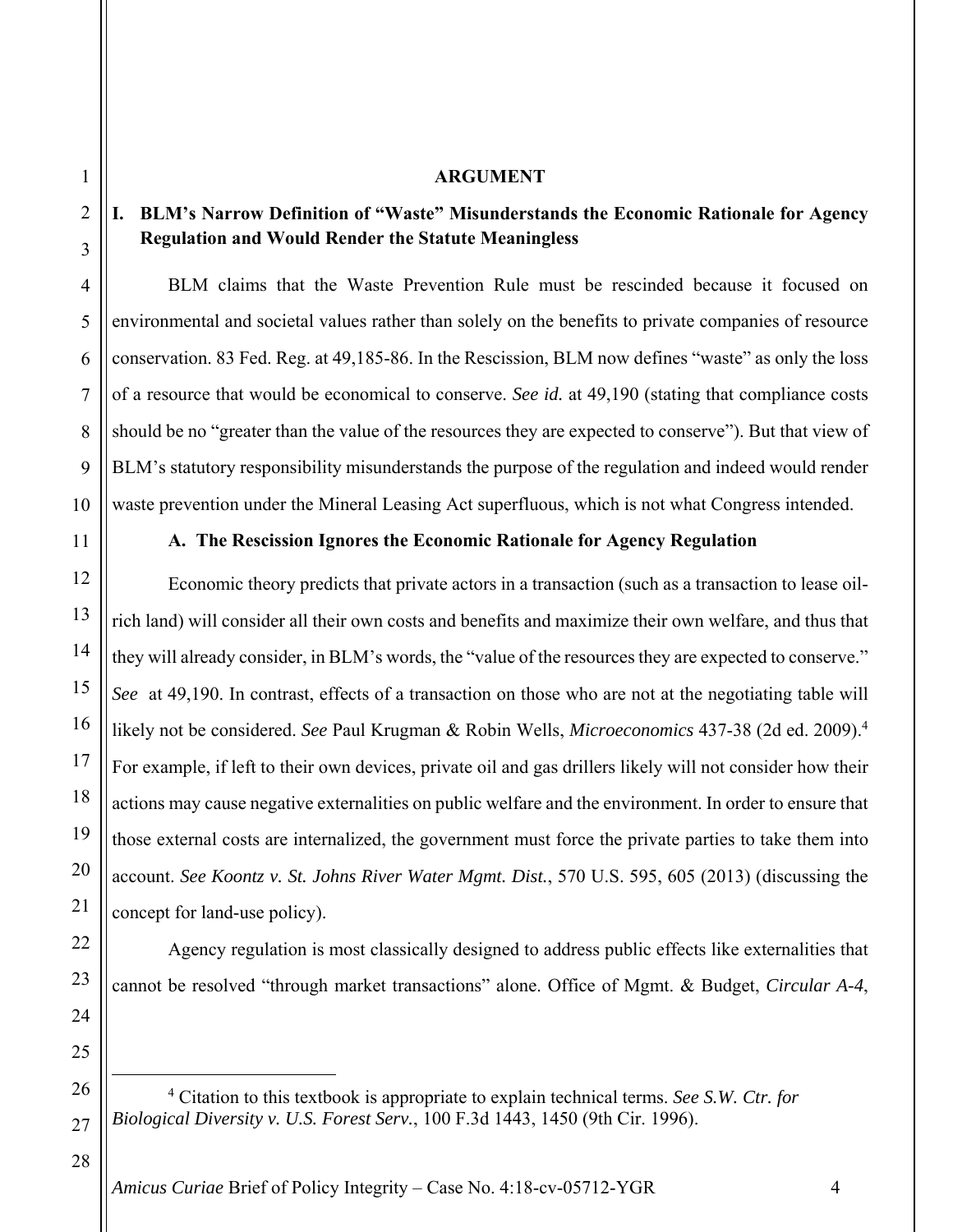1 2 3 4 5 6 7 *Regulatory Analysis* at 4 (2003) (AR 7584-AR 7631) ("*Circular A-4*").<sup>5</sup> Stated differently, "[i]f the prevention of waste of natural resources such as gas is to await the time when direct and immediate profits can be realized from the operation" there would be "little need" for a regulator because "private enterprise would not need the compulsion of law to conserve these resources if the practice were financially profitable." *R.R. Comm'n of Tex. v. Flour Bluff Oil Corp.*, 219 S.W.2d 506, 508 (Tex. Civ. App. 1949) (affirming Texas regulator's decision to prevent waste even though not economically profitable).

As federal agencies set out to accomplish the task of regulating to promote society's interests rather than just to protect private interests, the White House has instructed regulators to maximize net benefits to society, unless a statute requires otherwise. Exec. Order No. 12,866 § 1(a), 58 Fed. Reg. 51,735 (Oct. 4, 1993).<sup>6</sup> In doing so, agencies must consider effects on "health, safety and the natural environment" when assessing a regulation's costs and benefits. *Id.* § 6(a)(3)(C)(ii). And agencies must conduct this analysis for all costs and benefits of the regulation and its alternatives. *Circular A-4* at 3.

BLM reasonably conducted this analysis in the Waste Prevention Rule. Wasting natural gas and oil affects the public welfare as well as private interests. In the case of the oil and gas operations subject to this rule, the American people own the resources and have significant interests apart from any private interests in reaping profits from extraction: namely, the public interest in balancing nearterm development against future uses and the need for conservation. Thus, in cutting waste, the Waste Prevention Rule was designed to achieve both "private cost savings (from the sale of recovered natural gas and natural gas liquids) that would benefit the industry" *and* "public benefits to society from reductions in methane emissions." Regulatory Impact Analysis for the Waste Prevention Rule at 5-6

23 24 25 26  $\frac{1}{5}$ <sup>5</sup> The Office of Management and Budget's *Circular A-4* was issued under President George W. Bush and continues to guide agencies on regulatory cost-benefit analysis. *See* U.S. BLM, Regulatory Impact Analysis for the Final Rule to Rescind or Revise Certain Requirements of the 2016 Waste Prevention Rule at 5 (2018) (AR 32-AR 141) ("2018 RIA") (relying on Circular A-4). 6  $6$  Executive Order 12,866 is the leading White House order governing cost-benefit analysis. *See* 2018 RIA at 5 (relying on Executive Order 12,866). Courts may take judicial notice of such

#### 28

8

9

10

11

12

13

14

15

16

17

18

19

20

21

<sup>27</sup> documents. *See Kao v. Abbott Labs., Inc.*, 2017 WL 5257041, at \*3 (N.D. Cal. Nov. 13, 2017) (Tigar, D.J.).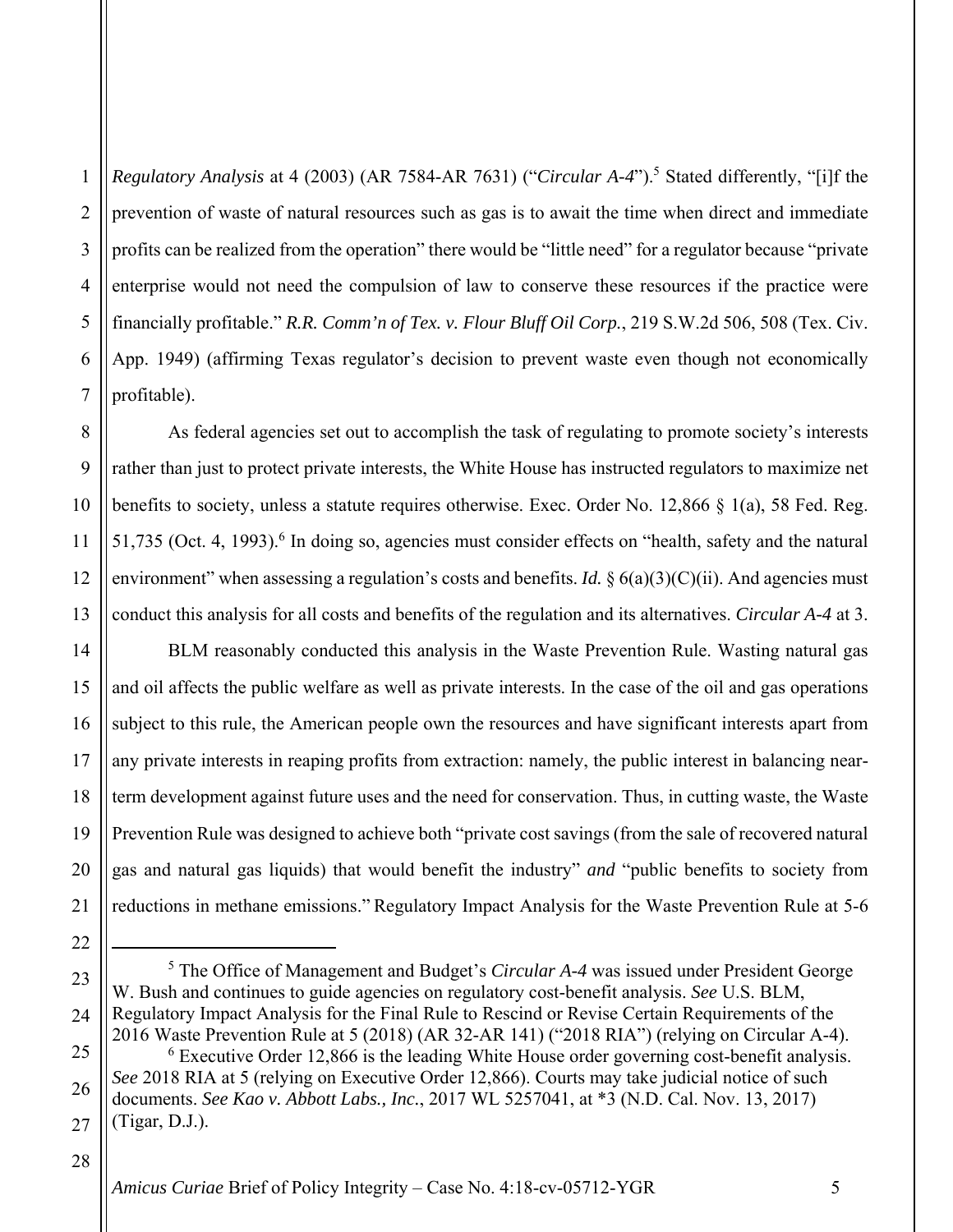1 2 (Nov. 10, 2016) (AR 1063-AR 1229) ("2016 RIA"); *see also* 81 Fed. Reg. at 83,014. These were the direct benefits of preventing waste. 81 Fed. Reg. at 83,014.

3 4 5 6 7 8 9 10 11 12 13 In contrast, BLM's argument now that it has authority to prevent waste only when it is in the economic interests of private operators to do so is meritless. As petitioners have explained, the plain language of the Federal Land Policy and Management Act and the Mineral Leasing Act provides BLM with authority to consider those environmental and public welfare benefits of cutting waste. *See* State Plaintiffs' Notice of Motion and Motion for Summary Judgment ("States Mot.") at 3-4; Citizens Groups' Motion for Summary Judgment ("Citizens Mot.") at 6-7; *see also* 81 Fed. Reg. at 83,019–20 (summarizing BLM's statutory authority). Indeed, as one of the defendant-intervenors conceded in earlier litigation over the Waste Prevention Rule, BLM "can consider environmental impacts to the public lands when it chooses to regulate." Br. in Support of Wyoming and Montana's Pet. for Review of Final Agency Action at 29, *Wyoming v. U.S. Dep't of Interior*, No. 16-cv-00280 (D. Wy. Oct. 2, 2017), ECF No. 141. BLM's contrary position now is irrational.

# **B. Legislative History and State Regulations Support an Interpretation of the Waste Prevention Authority that Adopts the Economic Rationale for Preventing Waste**

The legislative history shows that Congress was motivated by the classic rationale for government regulation and sought to ensure that BLM would prevent waste beyond what private operators would do just to protect their own immediate profits.

#### **1. The Legislative History Shows Congress Was Motivated by the Classic Justification for Government Regulation and Did Not Intend to Bar BLM From Considering the** *Public's* **Interest When Preventing "Undue Waste"**

Despite the statute's plain language, BLM nonetheless claims that Congress "adopted" the "prudent-operator" standard in the Mineral Leasing Act and thus gave authority to BLM to cut waste only if it was economic to do so for the private oil and gas operators. 83 Fed. Reg. at 49,186; *but see* Citizens Mot. at 8-9. But the legislative history demonstrates the opposite: that Congress sought to have BLM prevent harms to the public interest—the point of regulation.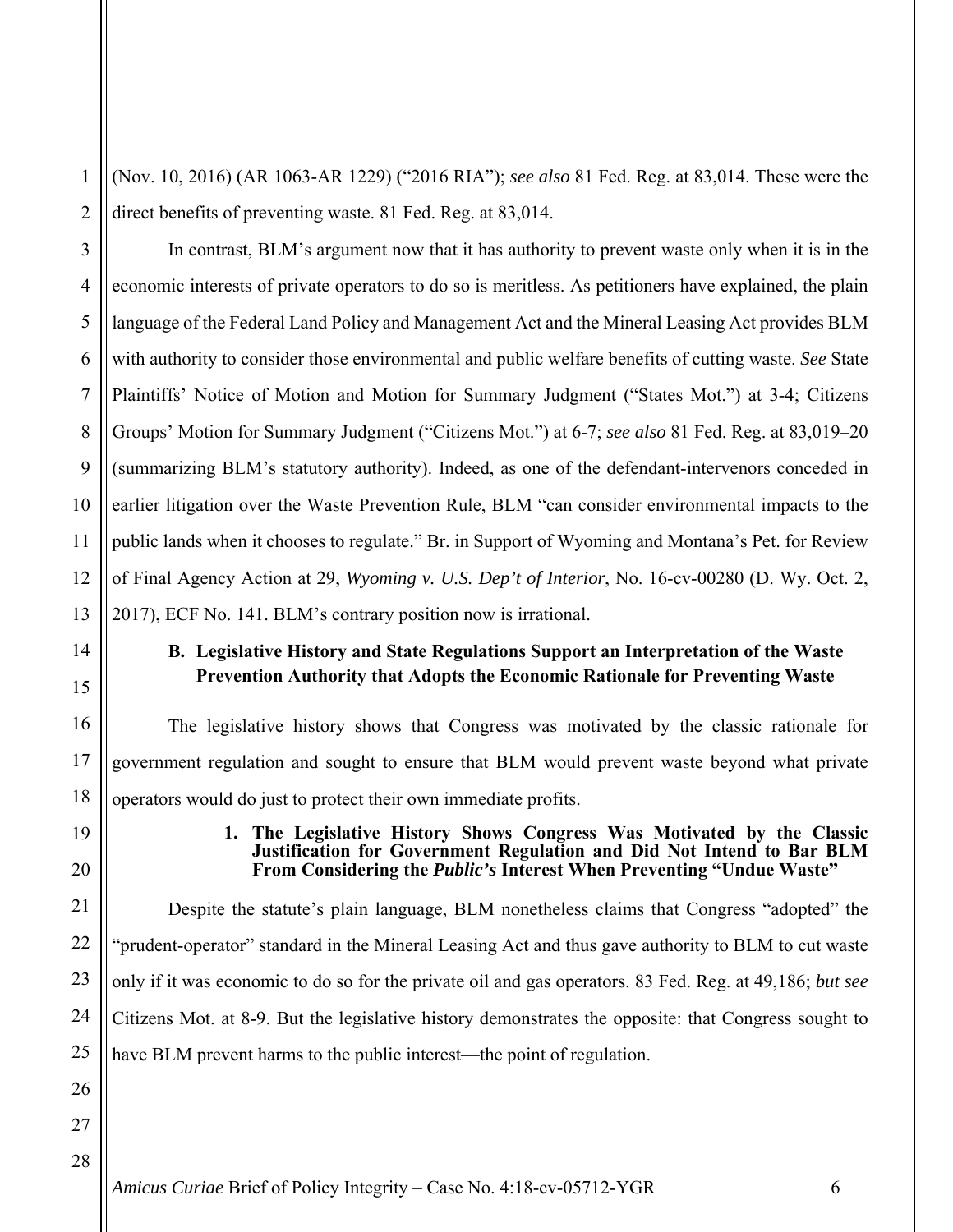In considering the Mineral Leasing Act, Congress repeatedly emphasized the need to prevent waste and protect the public's interest in the nation's natural resources, not just the private interests involved. *See* H.R. Report No. 206 to accompany H.R. 3232, Exploration for and Disposition of Coal, Oil, Gas, Etc. at 2-8 (Dec. 11, 1917) (AR 21723-21733). For example, while the bill aimed at "proper development and an intelligent utilization of our mineral resources," Congress also emphasized the need to prevent waste, monopoly, and injustice from being "pressed down . . . upon the interests of the public who are entitled to reap the benefits." *Id.* at 8; *see also id.* at 3 (explaining that "safeguards to the public interests are present all through the bill"); *id.* at 5 (explaining that the bill was proposed "in the interest of conservation"); *id.* at 2 (stating that the bill would "safeguard all public interests").

In the Rescission, BLM explains that it plans to use the "time frame for recovering the operator's investment" as a measure for determining how much waste an operator should prevent. Public Comments and Responses on the Waste Prevention-Revise or Rescind Rule at 51 (2018) (AR 192). But Congress explicitly sought to prevent harms that would be borne by "the generations that are to follow"—making clear that the "time frame for recovering the operator's investment" (AR 192) was not the only consideration for BLM. H.R. Rep. No. 563, Exploration for the Disposition of Coal, Phosphate, Oil, Oil Shales, or Gas at 10 (May 14, 1918) (AR 21734-21816). In order to accomplish this purpose, Interior was directed to act "in the public interests" in implementing the Act, when for example, deciding on drilling applications, *see id*. at 12, and regulating waste occurring "through lack of care of the wells." *Id.* at 24; *see also id.* at 11 ("It is wise conservation which bears the approval of Secretary of the Interior."); John Ise, *The United States Oil Policy* 174-79 (Yale Univ. Press 1926)<sup>7</sup> (explaining in a history of oil policy and the Mineral Leasing Act that wasting a resource such as oil or gas may be "good business" and may "make business profitable," but it is still waste).

 $\overline{\phantom{a}}$  $\frac{7}{1}$  The Court may consider these historical materials, which only confirm what can already be found in the House Reports, because they provide useful additional background information for determining "the sufficiency of the agency's consideration." *Love v. Thomas*, 858 F.2d 1347, 1356 (9th Cir. 1988); *see also Council v. Johnson*, 674 F.2d 791, 794 (9th Cir. 1982).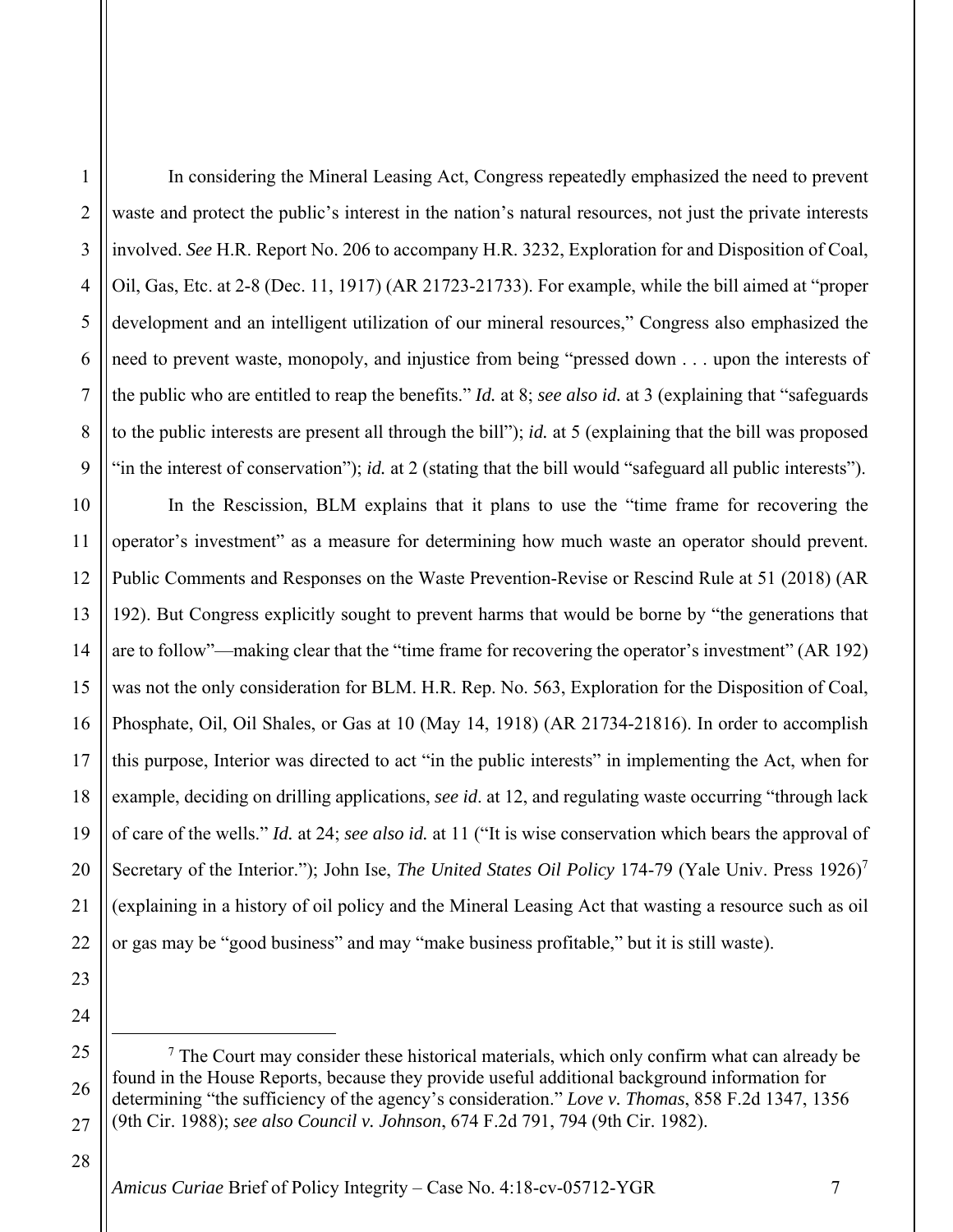2

3

4

Ultimately, the Mineral Leasing Act was passed in response to calls to protect the public interest and was a victory for conservation. While the bill promised to "open and develop the West," it would do so in the public interest and "along conservation lines." H.R. Rep. No. 1138, to accompany S. 2812 at 20 (Feb. 25, 1919) (AR 21817-21837); *see also Boesche v. Udall*, 373 U.S. 472, 481 (1963) ("Conservation through control was the dominant theme" of Congress's debates over the Act); Bruce Huber, *Fair Market Value of Public Resources*, 103 Cal. L. Rev. 1515, 1537 (2015) (describing purposes of conservation statutes passed in the early 1900s); Ise, *supra*, at 343-45 (explaining that a few Senators argued that conservation should not take priority over the interests of "people who are now on earth," but that many other Senators demanded conservation in the face of those objections, and those demands for conservation won out in the Mineral Leasing Act).

As this history shows, Congress intended BLM to prevent waste even when a private operator's profits would not justify it, in line with the traditional justification for regulation. In contrast, BLM's new and lopsided reading of the term "waste," which looks only at the private economic interest in the nation's natural resources, runs counter to the statute's history.

# **2. State Regulations Look at Waste from the Perspective of Society, Not Just the Private Operator**

Several state regulations of waste also follow a definition of waste that looks beyond the individual operator's economic interests and to the public welfare. For example, in the 1940s, a Texas court explained that "natural sweet gas was a valuable and expendable natural resource," that flaring the gas wasted it, and that waste should be prevented even if "direct and immediate profits" could not be "realized from the operation." *R.R. Comm'n of Tex.*, 219 S.W.2d at 507-08; *see also Henderson v. Thompson*, 300 U.S. 258, 262 (1937) (explaining that Texas restricted use of sweet gas for "inferior purposes" as wasteful). Texas also recognized that waste should be regulated to protect "correlative rights"—rights of neighboring well owners to the common pool—which would necessarily mean that the regulator is looking beyond just the economic interests of a individual private operator. *See* Ernest E. Smith & Jacqueline Lang Weaver, 2 Texas Law of Oil and Gas 8.3 (2019) (collecting cases). Other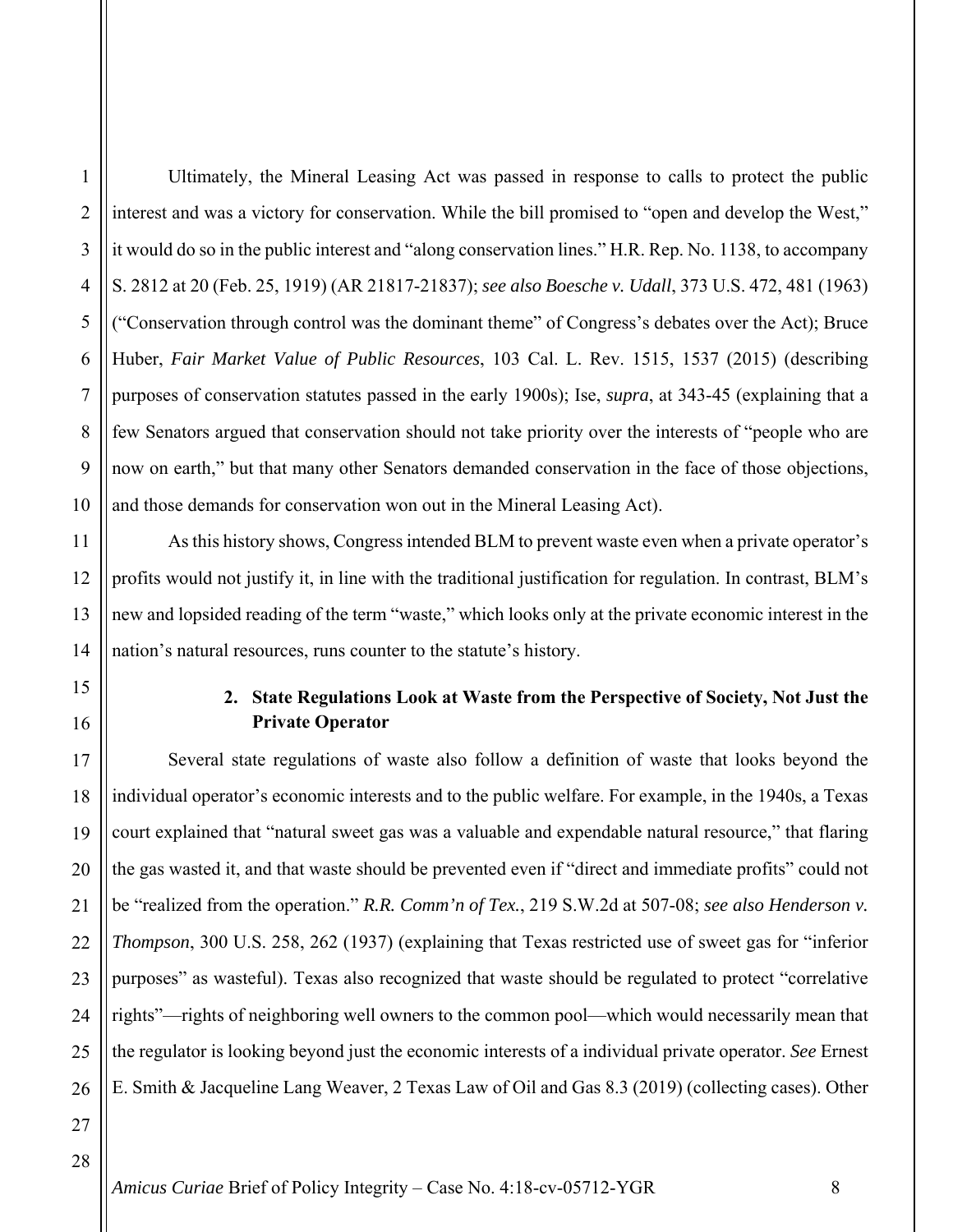1 2 3 states recognized these rights as well. *See Champlin Ref. Co. v. Corp. Com'n of Okla.*, 286 U.S. 210, 234 (1932) (describing Oklahoma's rules against "unreasonable and wasteful depletion of a common supply of gas and oil to the injury to others entitled to resort to and take from the same pool").

4 6 8 10 Other states likewise recognize that waste should be viewed from the perspective of the public, not just private operators. For example, Colorado recognizes distinct "public *and* private interests against waste." Colo. Rev. Stat. §§ 34-60-102(1)(a)(I)-(II), 106(2.5) (emphasis added). Wyoming makes it unlawful to engage in wasteful flaring or venting to "pollute . . . the atmosphere" or to damage "human health, welfare, or safety." Wyo. Stat. Ann. § 30-5-121. And Alaska authorizes its oil and gas regulator to regulate the "drilling, producing, and plugging of wells" for "conservation purposes." Alaska Stat. § 31.05.030(e). As these examples demonstrate, "waste" is not—contrary to intervenordefendants' claims—"generally understood as the 'preventable loss of [oil and gas] the value of which exceeds the cost of avoidance.'" Letter Br. of Intervenor-Defendant American Petroleum Institute in Support of Motion for Summary Judgment at 3 (Feb. 4, 2019), ECF No. 94. Rather, waste prevention provisions are generally understood to do what is expected of government regulation and protect the public interest and require operators to conserve even in cases where that might not be profitable.

## **C. BLM's New Definition of Waste Causes Harm in a Way that Contravenes and Irrationally Ignores the Relevant Statutes**

BLM also claims that the Rescission is justified based on a new "policy determination" that waste prevention should seek only to balance the costs of compliance against the economic value "of the resource to be conserved." 83 Fed. Reg. at 49,189. But that "policy determination" is unreasonable because it has led to a rule that causes harm to the public interest without a reasoned explanation.

The way to "measure[] the impact" of the Rescission is to assess it against a baseline that includes the Waste Prevention Rule itself. *Air Alliance Houston v. EPA*, 906 F.3d 1049, 1068 (D.C. Cir. 2018). By including the Waste Prevention Rule in the baseline itself, the agency is able to assess the incremental impact of its new action. *See Circular A-4* at 15 (explaining that the "baseline" is the agency's "best assessment of the way the world would look absent the proposed action").

5

7

9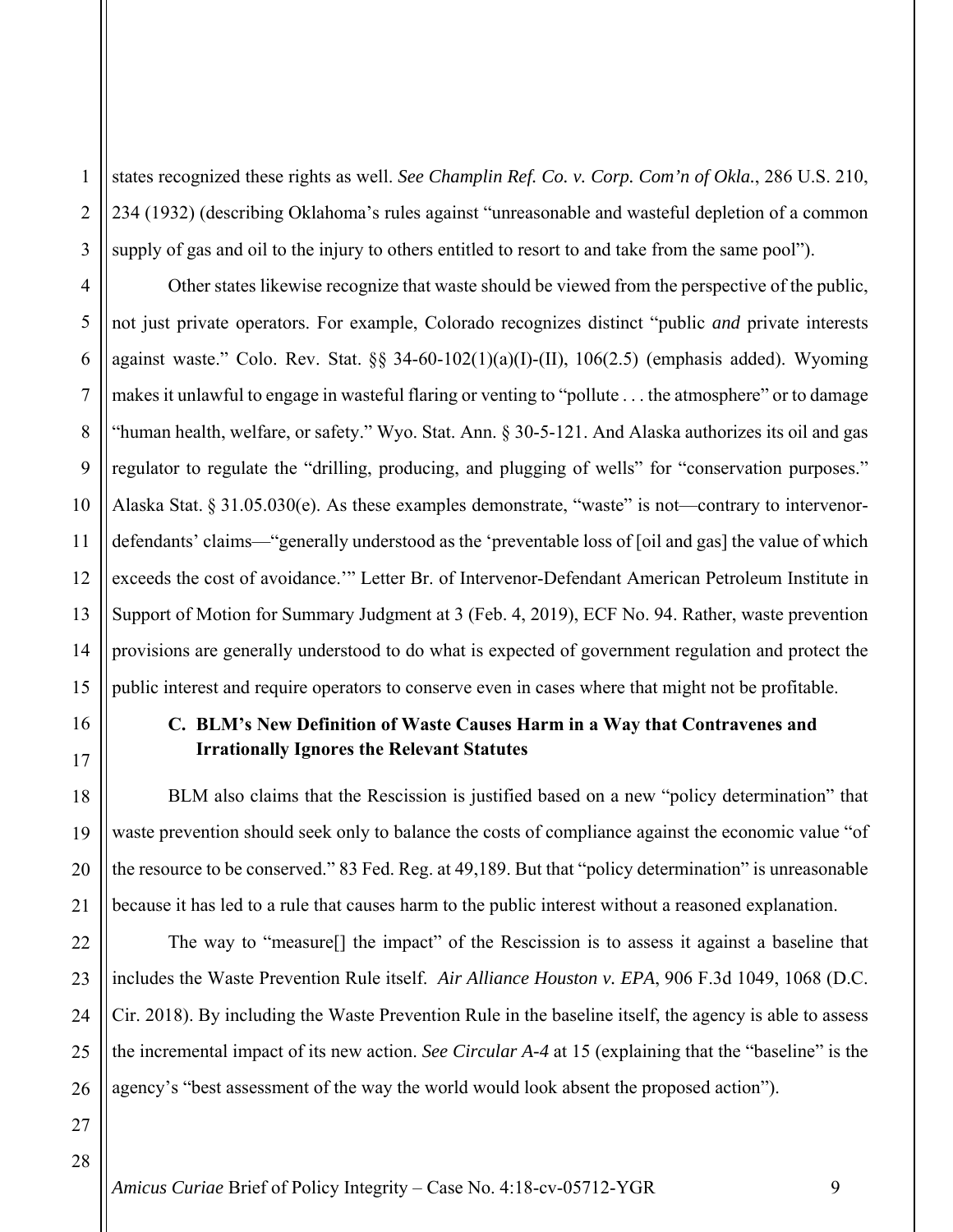2

3

4

5

6

As the Waste Prevention Rule promised significant net benefits, any decision to repeal those provisions will cause harm, in the form of forgone benefits. Specifically, the Waste Prevention Rule promised benefits that outweighed the compliance costs by up to \$204 million per year. 81 Fed. Reg. at 83,013; *see also* 2016 RIA at 5. By rescinding the Waste Prevention Rule, those net benefits are forgone. *See id.* at 41. In forgoing those emissions reductions, the agency has chosen to harm the "public welfare," 30 U.S.C. § 187, and environmental values, 43 U.S.C. § 1701(a)(8), rather than protect them. This "makes a mockery of the statute[s]." *Air Alliance Houston*, 906 F.3d at 1064 (explaining that a rule that contradicts the relevant statute is arbitrary and capricious).

The agency's new regulatory impact analysis does not adequately explain this decision. As explained further below, BLM's calculation of the Rescission's costs and benefits is hopelessly flawed. See *infra* Sections II-III. Moreover, even if BLM had correctly valued environmental costs in its regulatory impact analysis, it would remain true and deeply problematic that BLM adopted a definition of waste that ignores all public interests and environmental externalities. In sum, the statutes provide BLM with ample authority to regulate waste in a way that "provides for long-term productivity and sustainability." 81 Fed. Reg. at 83,010. BLM's claim now that it lacks that authority must fail.

# **II. BLM Ignored Important Factors and Relied Instead on Arbitrary Factors to Severely Undervalue the Rescission's Significant Climate Costs**

BLM's cost-benefit analysis ignores significant climate effects and so renders the Rescission arbitrary. Regulatory impact analyses can reveal if an agency "relied on factors which Congress has not intended it to consider [or] entirely failed to consider an important aspect of the problem." *See Ctr. for Biological Diversity v. NHTSA*, 538 F.3d 1172, 1193 (9th Cir. 2008) (quoting *State Farm*'s test for arbitrary agency action). In *Center for Biological Diversity*, for example, the U.S. Court of Appeals for the Ninth Circuit examined the cost-benefit analysis to review whether the agency's "balancing of the statutory factors is arbitrary," *id.* at 1197-98, and ultimately ruled the agency had arbitrarily ignored significant climate effects, *id.* at 1198-1203.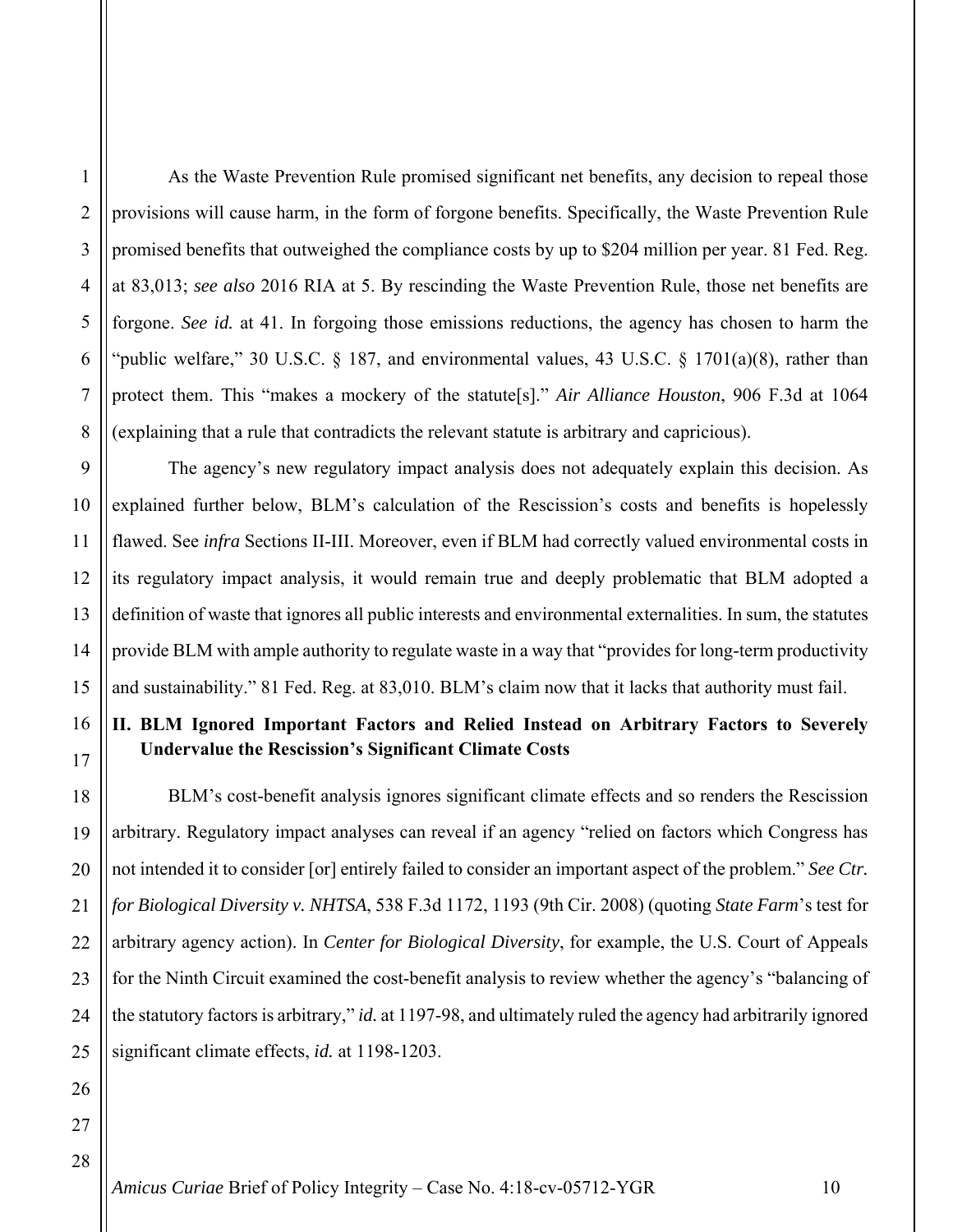So too here. An important factor that BLM must address is the cost that the Rescission imposes on society. *Air Alliance Houston*, 906 F.3d at 1067 (holding that suspension was arbitrary for failing to adequately address the rule's forgone benefits); *California v. U.S. Bureau of Land Mgmt.*, 277 F. Supp. 3d 1106, 1122 (N.D. Cal. 2017) (holding that agency's failure to consider forgone benefits was arbitrary). Rather than fairly address those forgone benefits, BLM's regulatory impact analysis is riddled with unexplained, arbitrary assumptions, which allow BLM to give the false impression that the Rescission's benefits outweigh the costs. But the Rescission's entire cost-benefit justification turns "primarily," as BLM concedes, on a single choice: the decision to abandon the valuation of the Social Cost of Methane developed through a rigorous process by an Interagency Working Group and previously used to assess the Waste Prevention Rule, and instead to devise new "interim" values. 2018 RIA at 7, 78. In an effort purportedly to exclude consideration of any climate effect that is not purely "domestic," BLM's interim valuation *decimates* the Social Cost of Methane, reducing the estimate of methane's damages per ton from \$1,300 down to \$176. *Compare* 2016 RIA at 36 *with* 2018 RIA at 42 (for year 2020 emissions, 3% discount rate). Consequently, instead of up to \$204 million per year in net benefits that BLM calculated for the Waste Prevention Rule, 2016 RIA at 111, BLM now concludes that the original rule was net costly, 2018 RIA at 52.

BLM's reliance on this "interim" value to justify the Rescission is arbitrary, because it shows that BLM ignored important forgone benefits that *will* affect "citizens and residents of the United States," contrary to BLM's reasoning. *See* 2018 RIA at 41. In particular, BLM's interim value completely ignores how international spillovers of climate damages, reciprocal foreign actions on climate policy, and U.S. extraterritorial interests in climate-vulnerable assets will directly affect public welfare. The Mineral Leasing Act instructs BLM to prevent waste to protect "the interests of the United States" and "public welfare," 30 U.S.C. § 187, and thus does not permit BLM to ignore these important factors. Moreover, BLM instead relied on factors that Congress did not intend for the agency to consider and inconsistently treated costs and benefits.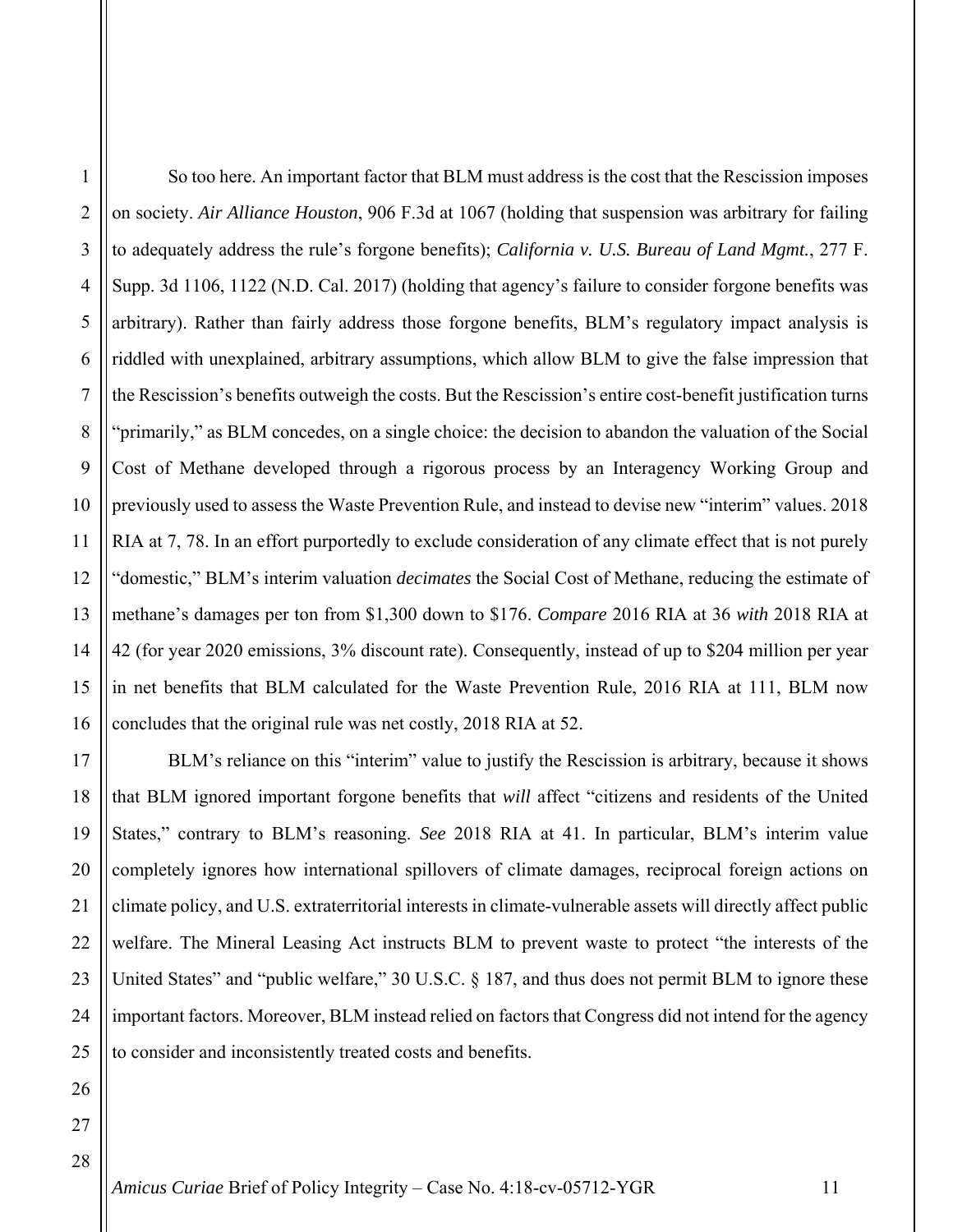#### **A. BLM's Interim Estimate Ignores Significant Climate Costs That "Accrue to U.S. Citizens" and So Fails to Consider Important Aspects of Public Welfare**

In its effort to focus on "costs that accrue to the citizens and residents of the United States," 2018 RIA at 41, BLM claims it has attempted to "approximat[e] the climate change impacts that occur within U.S. borders," *id.* at 94. Yet because of our world's interconnected financial, political, health, security, and environmental systems, climate impacts occurring initially beyond the geographic borders of the United States cause significant costs that accrue to U.S. citizens and residents. The Interagency Working Group analyzed climate damages worldwide precisely to account for important aspects of public welfare like international spillover effects, *see* Interagency Working Group, Technical Support Document: Technical Update of the Social Cost of Carbon for Regulatory Impact Analysis Under Executive Order 12866 at 17 (2016) (AR 5607-AR 5641) ("2016 TSD"), and the U.S. Court of Appeals for the Seventh Circuit upheld the reasonableness of that approach, *Zero Zone Inc. v. Dept. of Energy*, 832 F.3d 654, 677, 679 (7th Cir. 2016) (ruling that the Department of Energy reasonably relied on the Interagency Working Group's estimates of "global benefits" to assess the Department's statutory charge to promote the "Need of the Nation to Conserve Energy"). BLM's interim estimate, in contrast, ignores how international spillovers, reciprocal foreign actions, and extraterritorial interests will affect "the interests of the United States" and "public welfare," 30 U.S.C. § 187. In other words, BLM's interim estimate arbitrarily failed to consider important aspects of the problem.

*International Spillovers:* As the Interagency Working Group on the Social Cost of Greenhouse Gases explained, attempts to cordon climate effects into strict geographic boundaries will inevitably underestimate damages by ignoring "how damages in other regions could affect the United States" through factors such as "economic and political destabilization" and "global migration." Interagency Working Group, Technical Support Document: Social Cost of Carbon for Regulatory Impact Analysis Under Executive Order 12866 at 11 (2010) (AR 21902-AR 21952) ("2010 TSD"); *see also* Joint SCM Comments at 7, 12 & n.73. For example, climate-induced flooding in Thailand interrupts U.S. supply

1

2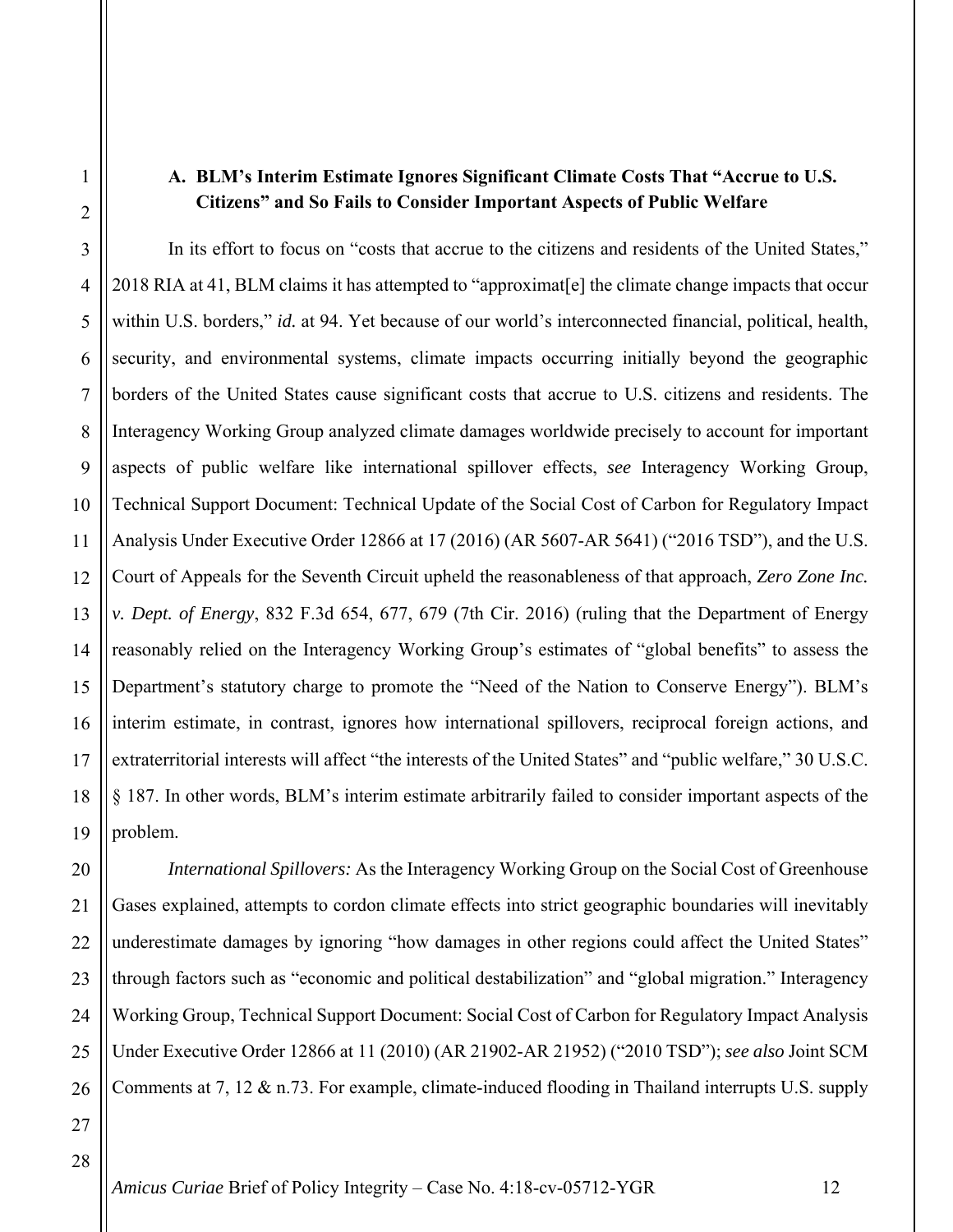1

2

3

4

chains for electronic components; climate-related financial shocks in China will reverberate through Chinese holdings of U.S. debt; water and food scarcity in Latin American can trigger mass emigration to the United States; infectious diseases exacerbated by climate will spread from abroad through air travel and vectors like mosquitos; a drought in Syria erupts into civil war and pulls the United States into conflict; and global climate effects become, according to the Department of Defense, "threat multipliers" that "increase the frequency, scale, and complexity of future [military] missions." *Id.* at 7-9 (citing supporting documents). BLM's interim estimates ignore all such damaging spillovers and their effect on public welfare. *Compare* 2018 RIA at 96 (admitting that its modeling is "inadequate" on "inter-regional and inter-sectoral linkages") *with* 2016 TSD at 17 (adopting a global perspective to reflect spillovers).

*Foreign Reciprocity:* Methane is a global pollutant that mixes through the planet's atmosphere and affects climate worldwide. Each ton of methane abated in other countries thus directly benefits the United States. Direct U.S. benefits from international climate policies already in effect could reach over \$2 trillion in the next decade. Joint SCM Comments at 9. But if foreign countries instead set their climate policies by considering only certain domestic climate effects and ignoring the impact of climate change in other countries, the United States would suffer. The United States is engaged in a repeated strategic dynamic with other countries that have already adopted values for the social cost of their greenhouse gas emissions based on worldwide damages, including the United Kingdom, Germany, Sweden, Canada, and others. *Id.* at 6; 2016 TSD at 17 ("Using a global estimate of damages in U.S. regulatory analyses sends a strong signal to other nations that they too should base their emissions reductions strategies on a global perspective."). Departing from this collaborative dynamic, by reverting to an estimate that ignores the externalities of U.S. emissions, could trigger a tit-for-tat response from other countries. If other countries likewise ignore the effects of their emissions on the United States, they will weaken their climate efforts in ways that cause climate damage to the United States. Economic analysis has shown that, given such strategic international dynamics, the value of reducing greenhouse emissions is strictly higher than so-called "domestic-only" estimates for all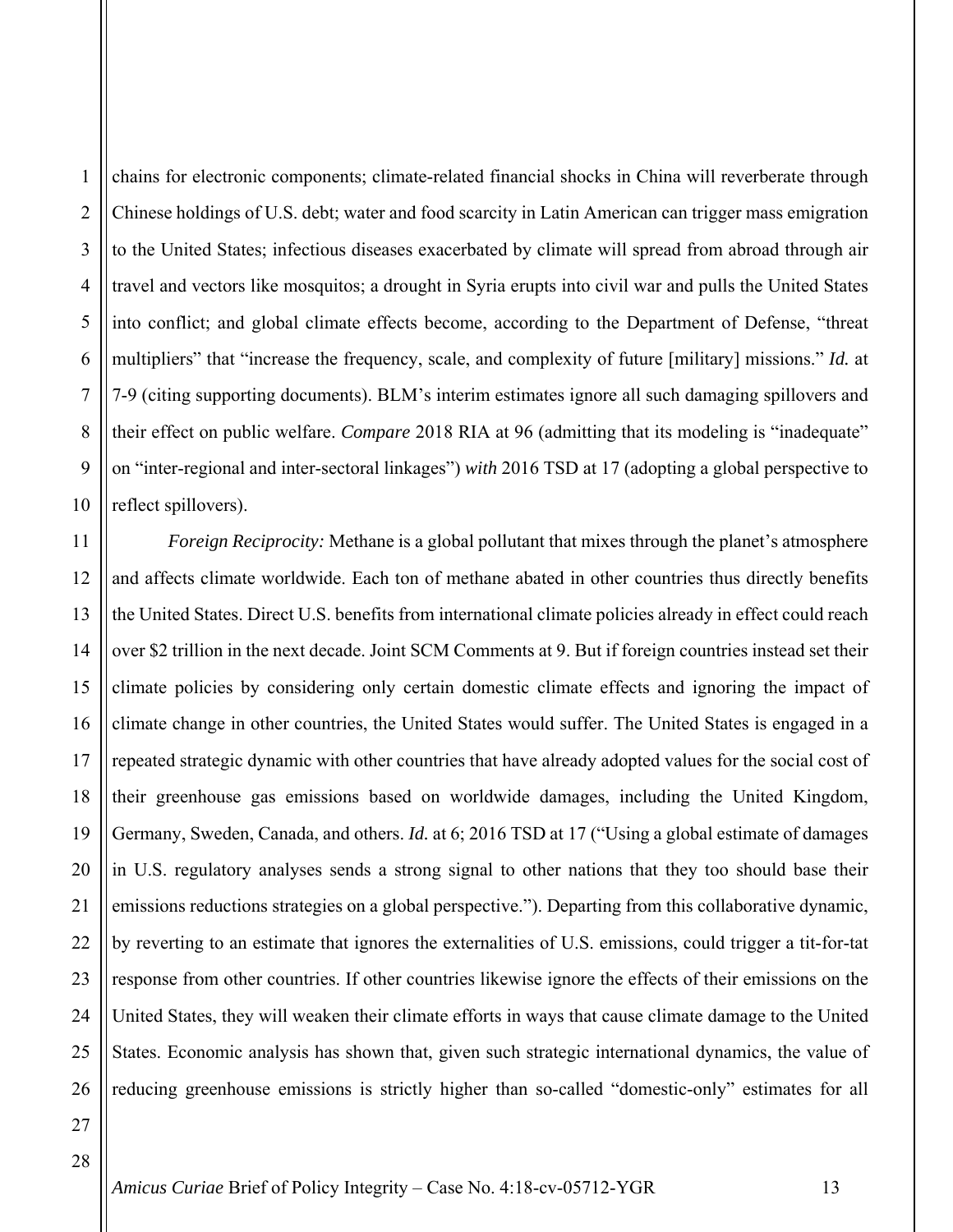2

3

4

5

6

7

8

9

10

11

12

13

14

15

16

17

countries, including the United States. Joint SCM Comments at  $9 \& n.54$  (citing the economic literature); *see also* Interagency Working Group, Response to Comments at 32 (AR 22039-AR 22082) ("2015 IWG Response") ("IWG believes that accounting for global benefits can encourage reciprocal action by other nations, leading ultimately to international cooperation that increases both global and U.S. net benefits relative to what could be achieved if each nation considered only its own domestic costs and benefits."). Yet in adopting its interim values, BLM has ignored how reciprocal foreign responses will damage the "interests of the United States" and "public welfare." 30 U.S.C. § 187.

*Extraterritorial Interests:* The climate "costs that accrue to citizens and residents of the United States," *see* 2018 RIA at 41, extend far beyond the geographic borders of the United States. U.S. citizens have investments in climate-vulnerable foreign businesses, foreign properties, and other assets; U.S. citizens have interests in consuming climate-vulnerable foreign goods and services, including tourism; eight million U.S. citizens live abroad; the United States has legal obligations and a willingness to pay to protect global commons like the oceans and Antarctica from climate damages; and U.S. citizens value and are willing to pay to protect foreign natural resources like rainforests, foreign charismatic megafauna like pandas, and the health and welfare of foreign citizens. Joint SCM Comments at 10-11, 13. BLM's interim values ignore all these extraterritorial interests.

\* \* \*

18 19 20 21 22 23 24 25 26 In sum, BLM's interim estimate ignores significant forgone benefits, without a reasoned explanation. BLM cites to dicta from a recent district court decision enjoining the agency's second attempt to suspend the Waste Prevention Rule, to argue that its use of the interim values is "acceptable." 83 Fed. Reg. at 49,190. But that decision established no such thing. In fact, the court in that case was not presented with the argument that the agency had impermissibly ignored spillovers, reciprocity, and extraterritorial interests. *See* Pls. Not. of Mot. for Prelim. Injunction; Mem. of Points and Auths. at 21, *Cal. v. U.S. BLM*, 286 F. Supp. 3d 1054 (N.D. Cal. 2018), ECF No. 3. By ignoring how international climate spillovers, foreign reciprocal actions, and extraterritorial interests will affect the United States, BLM's interim value of the Social Cost of Methane reveals that the agency has

28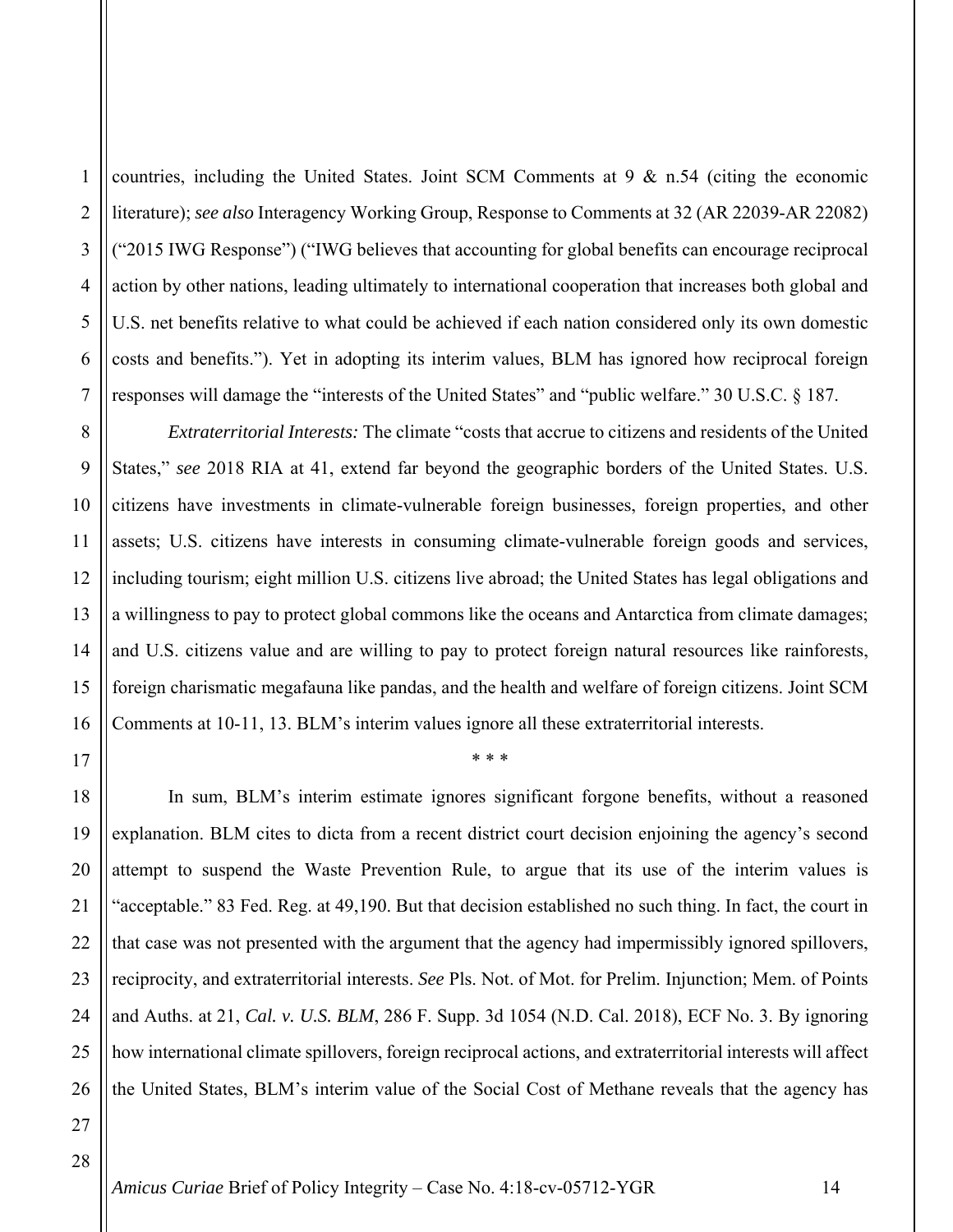2 3 4 5 arbitrarily ignored important aspects of how the "undue waste" of natural gas will affect "the interests of the United States" and "public welfare." 30 U.S.C. § 187; *cf. Zero Zone*, 832 F.3d at 677-79 (ruling that climate change "needs to be taken into account" to assess the "Need of the Nation to Conserve Energy" under the Energy Policy and Conservation Act and upholding reliance on the Interagency Working Group's global values to assess national interests).

#### **B. BLM's Interim Estimate Relies on Arbitrary Factors**

BLM asserts that its interim estimate uses an "approximation of the climate change impacts that occur within U.S. borders" that is "calculated directly" in two of the models used by the Interagency Working Group—models known as "FUND" and "PAGE." 2018 RIA at 94. BLM never actually explains how those crucial calculations were made, which itself is arbitrary. *The Lands Council v. McNair*, 537 F.3d 981, 1003 (9th Cir. 2008) (concluding that agencies "must explain the methodology . . . used"). But the Interagency Working Group's description of these models reveals that BLM's interim approach must have relied on arbitrary factors. For example, the only way that the PAGE model possibly "calculate[s] directly" regional impacts is through its "regional scaling factors," which are "based on the length of each region's coastline relative to the EU [European Union]. Because of the long coastline in the EU, other regions are, on average, [deemed to be] less vulnerable than the EU for the same sea level and temperature increase." 2016 TSD at 14; *see also* Joint SCM Comments at 15. In other words, PAGE calculates climate impacts occurring within U.S. borders by first estimating the climate damages that an additional ton of methane will cause in Europe, and then scaling down that value because the United States has a much shorter coastline than Europe. $8$ 

While relative coastline length may be a relevant factor in calculating damages from coastal flooding, it has no meaningful bearing on key climate damages like agricultural losses, increased cardiovascular mortality, and many other effects that occur inland. Joint SCM Comments at 15. When Congress instructed BLM to protect U.S. interests and safeguard "public welfare," 30 U.S.C. § 187,

26 27 8 According to the CIA's *World Factbook*, EU's coastline is over three times longer than the U.S. coastline. *Compare* https://www.cia.gov/library/publications/the-world-factbook/geos/ee.html, *with* https://www.cia.gov/library/publications/the-world-factbook/geos/us.html.

28

1

6

7

8

9

10

11

12

13

14

15

16

17

18

19

20

21

22

23

24

25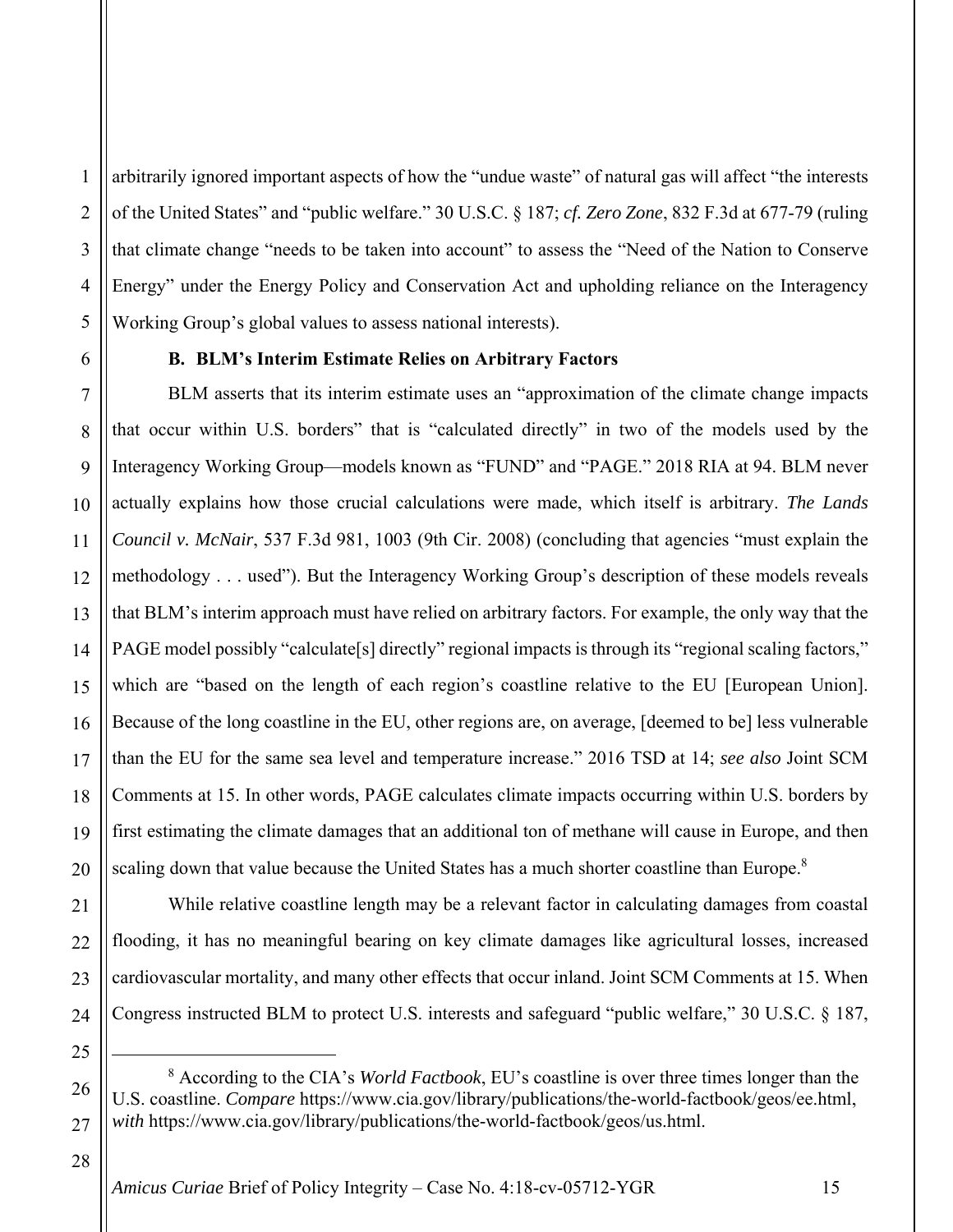1 2 3 Congress surely did not intend for BLM to limit its assessment of all U.S. interests and public welfare based solely on the relative length of our coastline versus Europe's. Yet, in relying on PAGE's approach to calculating regional impacts, that is precisely what BLM has done.

Ultimately, the Interagency Working Group reviewed PAGE's regional scaling factors as well as the other models' approaches to regional damages and strongly cautioned that "good methodologies for estimating domestic damages *do not currently exist*." 2015 IWG Response at 36 (emphasis added). BLM ignored that advice.

## **C. BLM Treats Costs and Benefits Differently, Counting Savings That "Accrue" to Foreign Entities But Ignoring Significant Climate Effects to U.S. Citizens**

BLM claims that its interim Social Cost of Methane estimates are justified because the Office of Management and Budget's *Circular A-4* instructs agencies to "focus on the benefits and costs that accrue to citizens and residents of the United States." 2018 RIA at 41. According to BLM, the agency complied with this instruction by comparing "climate change impacts that occur within U.S. borders" against all the Rescission's reduced compliance costs. *Id.* at 52, 94. Yet because all industry compliance costs ultimately fall on the owners, employees, or customers of regulated firms, a significant portion of the Rescission's alleged cost savings will ultimately accrue to any foreign investors or customers of regulated firms. Despite BLM's purportedly "domestic-only" approach to climate effects, BLM's estimates of industry cost savings neither segregate nor ignore savings that accrue to non-U.S. entities.<sup>9</sup> The inconsistent treatment of costs versus benefits is arbitrary.

Oil and gas producers whose rulemaking comments indicate that they directly benefit from the Rescission include, for example, wholly-owned subsidiaries of foreign-based companies (like

 9 <sup>9</sup> Policy Integrity does not suggest that BLM should have segregated non-U.S. cost savings, but instead points out the inconsistency. In theory, BLM could perhaps have estimated and excluded some portion of non-U.S. cost savings, based on factors like rates of foreign investment in the relevant industries. But the better, consistent approach would be to count all important costs and benefits regardless of whether they fall inside or outside of strict geographic borders.

4

5

6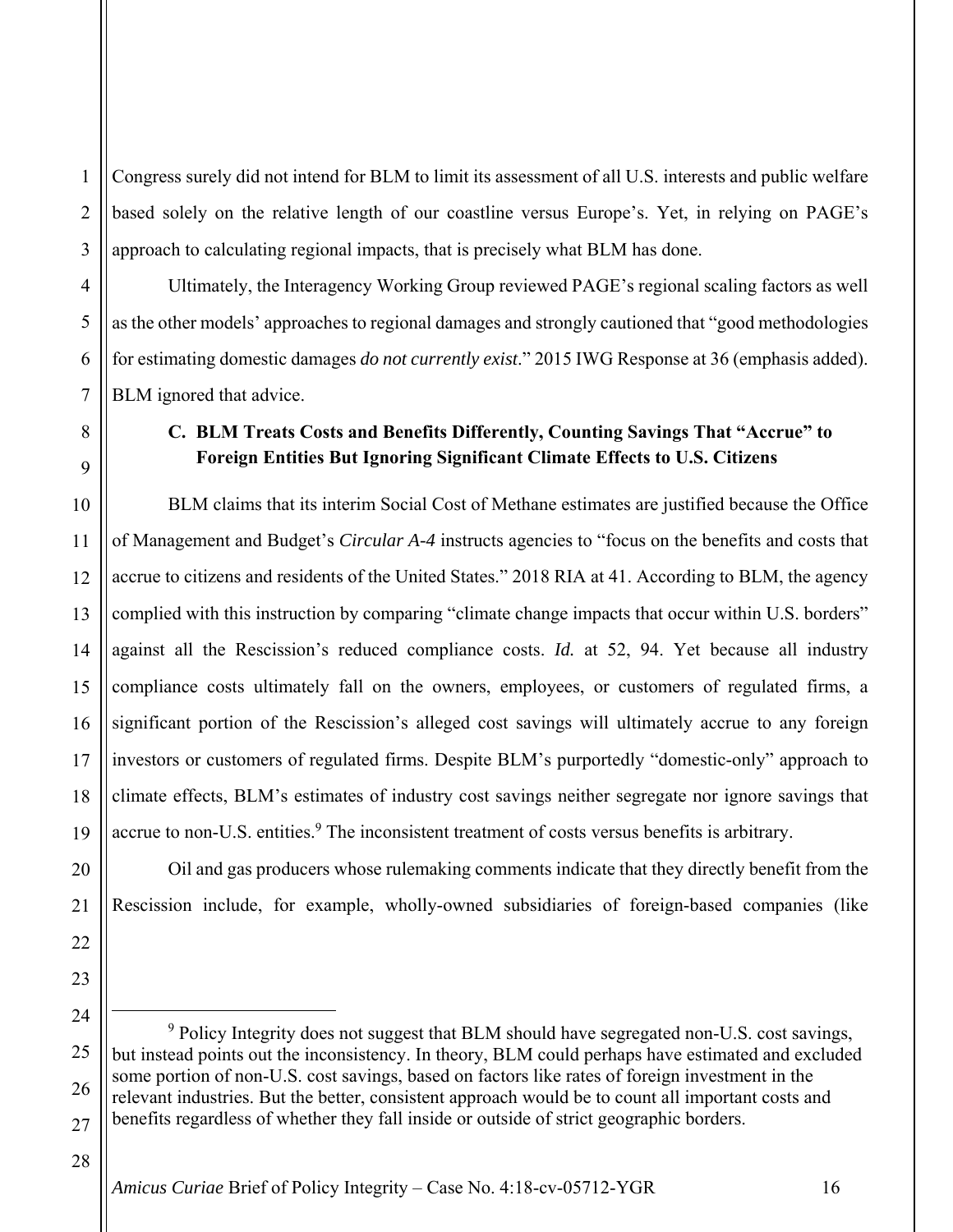1 2 3 4 5 6 7 8 9 10 11 12 Canada's Encana Corporation<sup>10</sup>), and multi-national, publicly-traded corporations (like ConocoPhillips<sup>11</sup>) that have significant foreign investors (like the Government Pension Fund of Norway, which owns several million shares of Conoco). Joint SCM Comments at 11. Foreigners hold around 30% of all U.S. corporate stock and debt, with significant foreign direct investment in the resource-extraction industries. *Id.* Oil and gas produced on federal lands is also increasingly exported to foreign consumers. *Id.* A significant portion of the Rescission's alleged cost savings thus would ultimately pass through and "accrue to" foreign investors or foreign customers. Yet despite counting cost savings in full regardless of whether they ultimately accrue to foreign entities, BLM ignored considerable climate effects—including effects on U.S. interests, *supra* II.A.—simply because the physical damage initially will occur outside U.S. borders. This inconsistent treatment of costs and benefits is patently arbitrary. *See Ctr. for Biological Diversity*, 538 F.3d at 1198 (ruling it is arbitrary to "put a thumb on the scale" by treating costs and benefits differently).

#### **III.The Rescission Relies on an Analysis Riddled with Unexplained Methodological Choices**

By using its regulatory impact analysis to justify the Rescission, BLM "offer[s] an explanation for its decision that runs counter to the evidence." *Ctr. for Biological Diversity*, 538 F.3d at 1194. "When an agency decides to rely on a cost-benefit analysis as part of its rulemaking, a serious flaw undermining that analysis can render the rule unreasonable." *Nat'l Ass'n of Home Builders v. EPA*, 682 F.3d 1032, 1036 (D.C. Cir. 2012). The Rescission's Executive Summary prominently cites the regulatory impact analysis, explains that BLM "determined that [the 2016 rule] would have imposed costs exceeding its benefits," and concludes that "*[f]or these reasons*, the BLM revised the 2016 rule in a manner that reduces unnecessary compliance burdens." 83 Fed. Reg. at 49,184 (emphasis added).

- 24 25 10 Comments from Encana Oil & Gas (USA) Inc., BLM-2018-0001-131954 (Apr. 23, 2018) (praising the Rescission for relieving permitting delays and "excessive[ ] burden[s]"). Encana Oil & Gas (USA) Inc. is a wholly-owned subsidiary of Encana Corp., incorporated in Canada, *see* Encana Corp., Annual Report (SEC Form 40-F) at 3 (Dec. 31, 2013), https://perma.cc/HQ6Q-8KAW.
- 26 27 <sup>11</sup> Comments from ConocoPhillips, BLM-2018-0001-132464 (Apr. 23, 2018) (AR 103956) (commending the Rescission for improving the "benefit-cost value" for "stakeholders").

28

13

14

15

16

17

18

19

20

21

22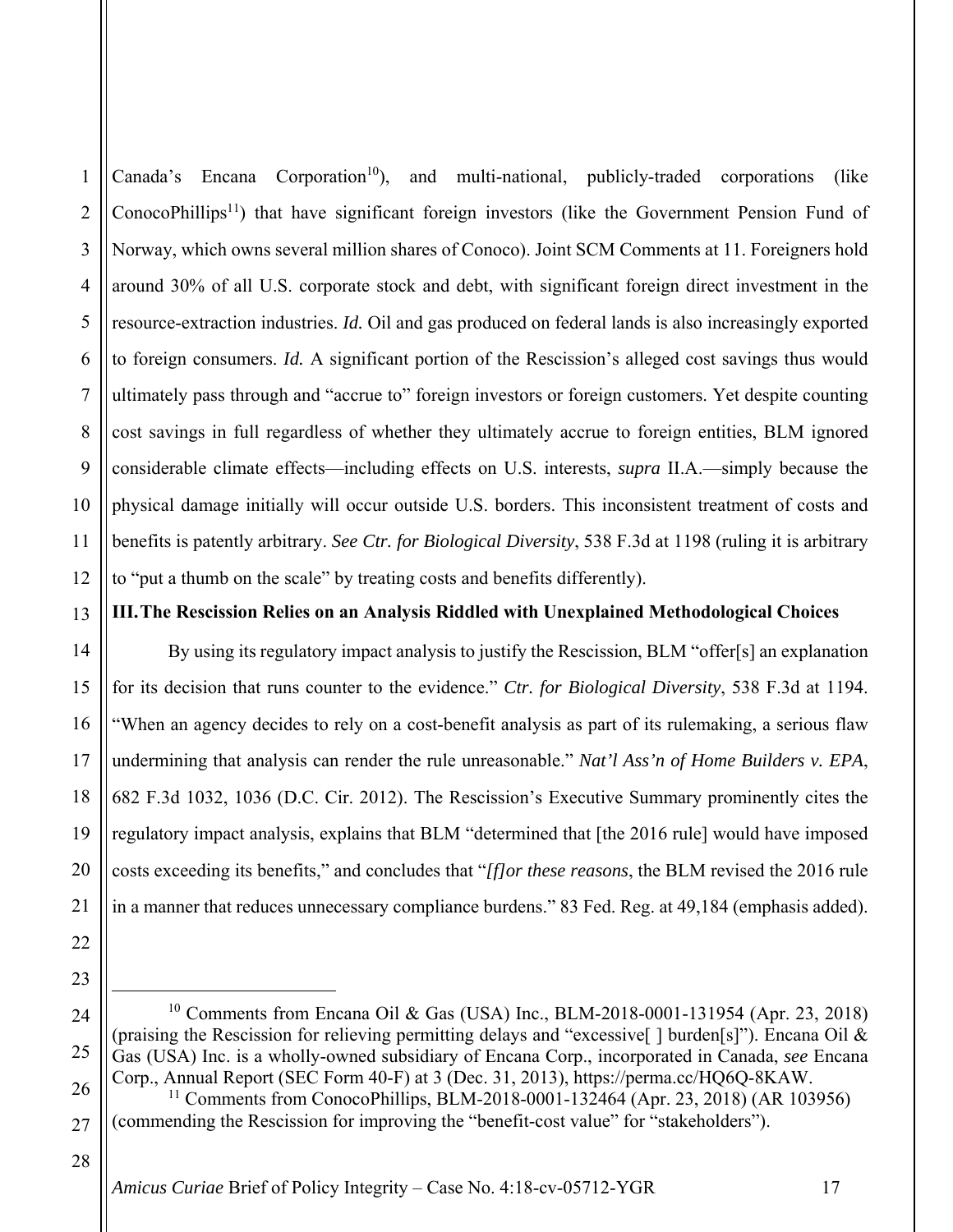1 2 Because BLM explicitly relied on the regulatory impact analysis to justify the Rescission, BLM's flawed analytical choices infect the rulemaking.

## **A. BLM's Explanation for Its Changed Position on the Social Cost of Methane Is Inadequate and Inconsistent with Evidence**

A change in agency policy that "disregard[s] facts and circumstances that underlay . . . the prior policy" requires "a more detailed justification than what would suffice for a new policy created on a blank slate." *FCC v. Fox Television Stations*, 556 U.S. 502, 515 (2009). Here, BLM has abandoned its use of the Interagency Working Group's approach to the Social Cost of Methane (which was developed with its parent agency, the Department of the Interior's, participation)—an approach that was upheld by the Seventh Circuit in *Zero Zone* and endorsed by the National Academies of Sciences. Joint SCM Comments at 12-13; 2016 TSD at 1, 17. Yet BLM offers only three quotations to support its new "interim" approach; all three are inadequate justifications for the drastic change.

First, BLM says its adjustments are "[i]n accordance with E.O. 13783," a March 2017 Executive Order that instructed agencies to ensure that their "consideration of domestic versus international impacts" is "based on the best available science and economics" and consistent with the Office of Management and Budget's *Circular A-4*. 2018 RIA at 40-41. Yet this request for agencies to reevaluate their "consideration of . . . international impacts" in no way dictates any specific methodological choice, let alone BLM's approach. *See also* States Mot. at 25-26 (explaining that the "Executive Order in and of itself has no impact on [what] constitute[s] the best available science").

BLM next offers two quotations from *Circular A-4*, suggesting that agencies should "focus on benefits and costs that accrue to citizens and residents" and that "effects beyond the borders of the United States . . . should be reported separately." 2018 RIA at 41. To begin, such guidance can never override statutory mandates to more broadly protect public welfare, 30 U.S.C. § 187. And as detailed above, *supra* II.A, BLM's approach in fact ignores several significant categories of climate costs that accrue to U.S. citizens and affect public welfare. Moreover, BLM has ignored other key instructions from *Circular A-4*: specifically, that "[d]ifferent regulations may call for different emphases in the

3

4

5

6

7

8

9

10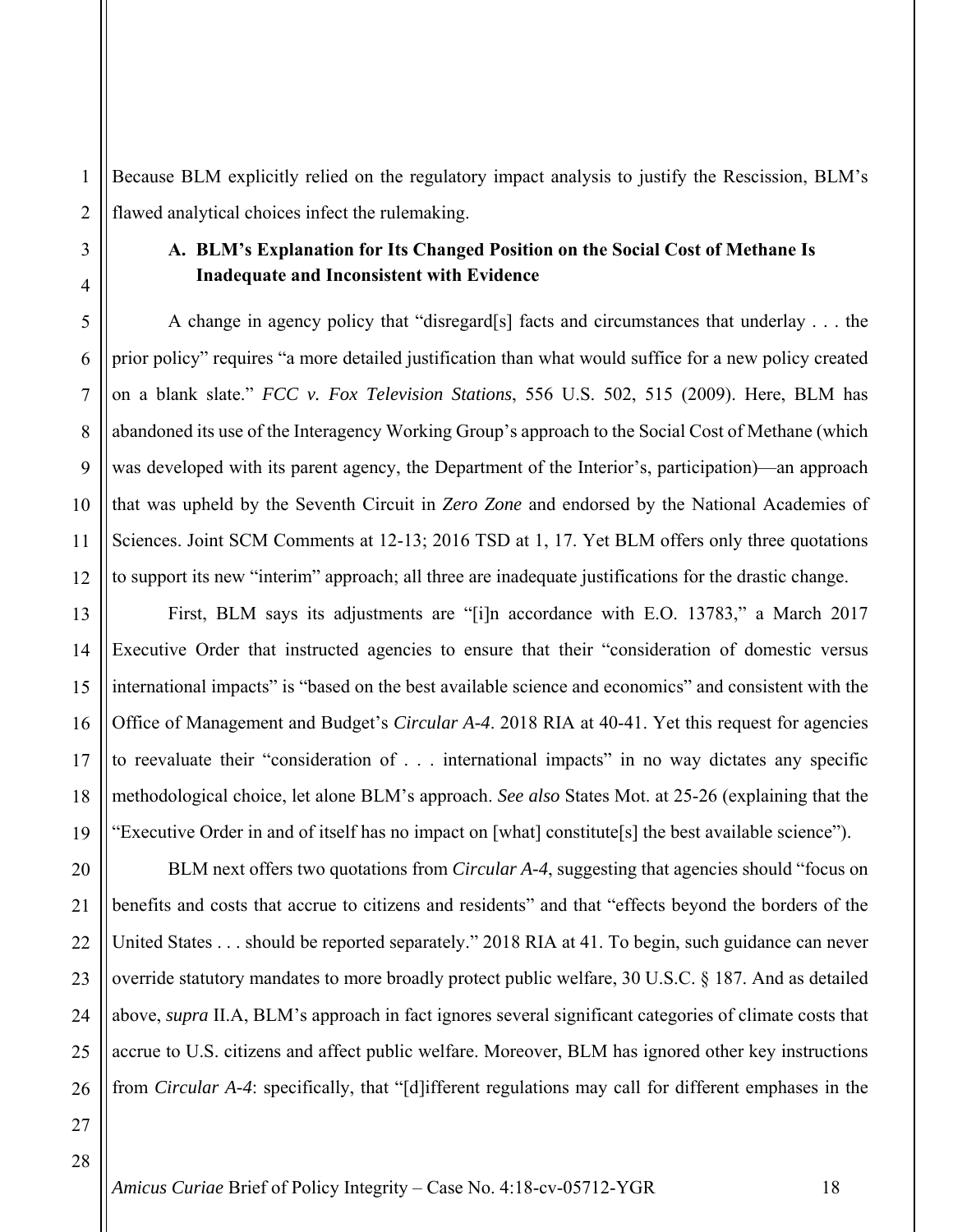1

2

3

4

5

analysis, depending on the nature and complexity of the regulatory issues and the sensitivity of the benefit and cost estimates to the key assumptions." *Circular A-4* at 3; Joint SCM Comments at 5. In fact, *Circular A-4* requires agencies to conduct sensitivity analyses<sup>12</sup> to determine if methodological choices result in "the value of net benefits chang[ing] from positive to negative" and instructs agencies to then "determine which . . . assumption is more appropriate." *Circular A-4* at 42. BLM admits that its entire net-cost calculation turns "primarily" on its switch to the interim values, and yet BLM never conducts a sensitivity analysis using the Interagency Working Group's Social Cost of Methane and never even "report[s] separately" the effects it claims are only occurring beyond U.S. borders. *See* 2018 RIA at 76, 78 (mentioning an alternate calculation submitted in comments by Resources for the Future, but explicitly stating that "BLM did not incorporate" such estimates into its analysis).

The purportedly "domestic-only" approach that BLM adopted was explicitly rejected not only by the Interagency Working Group but also by the National Academies of Sciences and by economic experts like Nobel laureates Kenneth Arrow and William Nordhaus, with Nordhaus—who developed a key underlying model—cautioning that "regional damage estimates are both incomplete and poorly understood." Joint SCM Comments at 12-14; *see also* Robert Pindyck, Comments on the Delay and Suspension (Nov. 6, 2017) (AR 83411) (calling BLM's "interim" values "clearly . . . wrong from an economic perspective"). BLM has thus ignored the "best available . . . economics." 2018 RIA at 40. BLM's explanation for its radical change in policy is inadequate and runs counter to the evidence before the agency. The "interim" values are arbitrary, and therefore so is the rulemaking.

## **B. The Regulatory Impact Analysis Evinces a Pattern of Unexplained Choices**

BLM's arbitrary approach in relying on a deeply flawed "interim" methodology to calculate the cost of methane emissions is part of a broader pattern of flaws. For example, according to BLM's own numbers, the now-repealed pneumatic pump requirements were net costly only if future effects were discounted at a 7% rate; in contrast, at a 3% rate, BLM concedes that the original requirements

28

23

24

25

26

 $12$  In a sensitivity analysis, the analyst changes a key variable or assumption to test how sensitive the analytical results are to any particular methodological choice.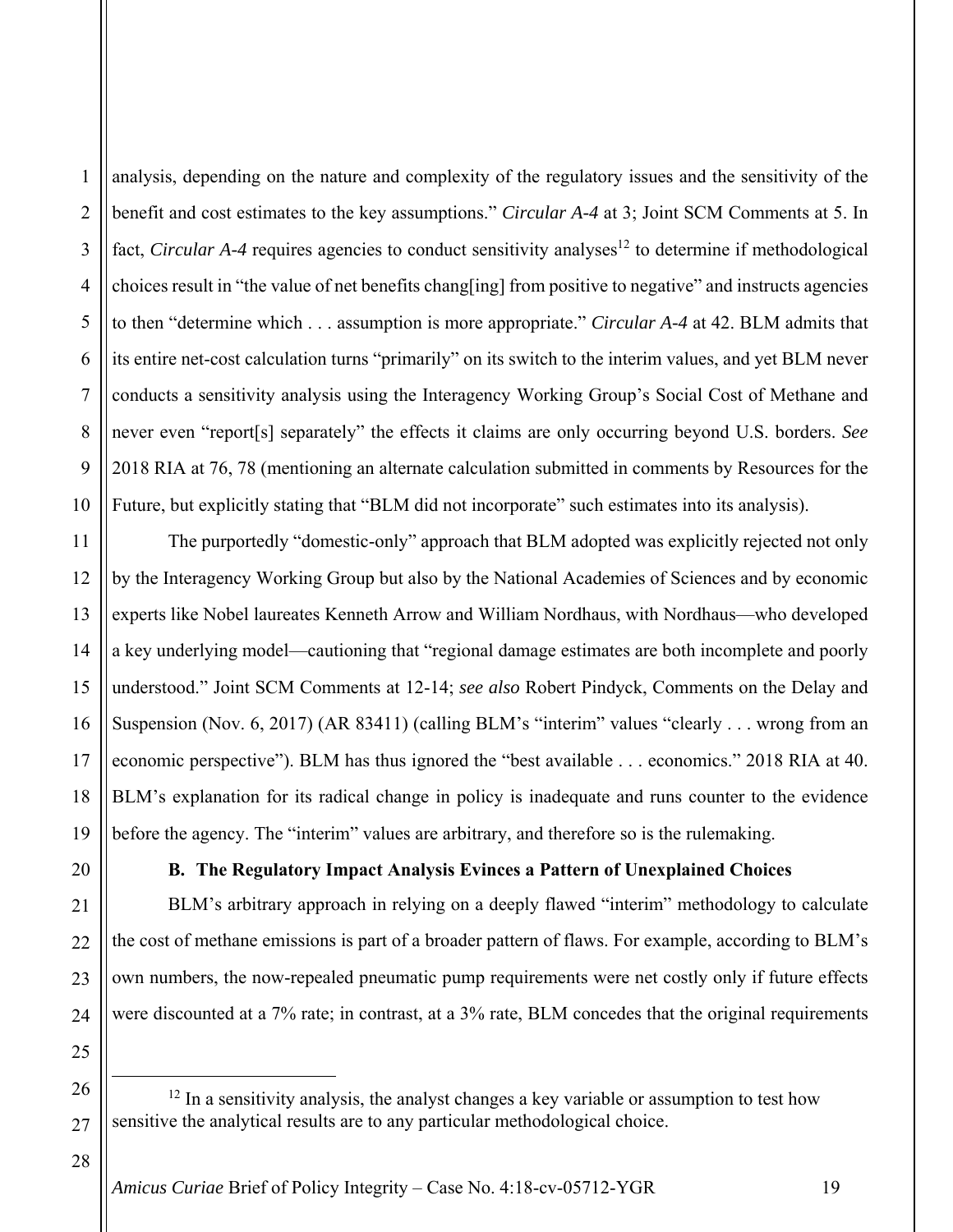1 2 3 4 5 6 7 8 9 10 11 12 13 14 15 delivered net benefits. 2018 RIA at 56. Discount rates are a key methodological choice, as they determine the weight assigned to future costs and benefits. *Circular A-4* instructs agencies to conduct "further analysis" if a methodological choice results in "the value of net benefits chang[ing] from positive to negative" and instructs agencies to then "determine which . . . assumption is more appropriate." *Circular A-4* at 42. Yet BLM never conducts further analysis or explains why it is justified in rescinding provisions that were net beneficial at a 3% discount rate. *See* 2018 RIA at 54- 55 (explaining why it is repealing net-beneficial requirements for liquids unloading and controllers, but giving no explanation for repealing the pumps requirements). BLM's implicit preference for the 7% discount rate is highly problematic for an analysis of climate effects. The Office of Management and Budget—and the rest of the Interagency Working Group—already determined that a 7% discount rate "is not considered appropriate" when valuing climate damages, because it grossly and inappropriately devalues all climate risks that will fall to our children and grandchildren. 2015 IWG Response at 36; Joint SCM Comments at 16. BLM's silent preference for discounting future climate costs at a very high rate is particularly troubling in light of BLM's statutory charge to "take[ ] into account the long-term needs of future generations." 43 U.S.C. § 1702(c).

16 17 18 19 20 21 22 23 24 25 26 BLM also fails to explain why its regulatory impact analysis considered only ten years' worth of costs and benefits, 2018 RIA at 43, even though *Circular A-4* requires agencies to "cover a period long enough to encompass all the important benefits and costs likely to result." Joint SCM Comments at 3 (citing *Circular A-4*). Given the original schedule for implementation of the Waste Prevention Rule's provisions, as well as the nature of climate change, annual cost savings from the Rescission should have leveled out or even started dropping beyond the ten-year period considered by BLM, while annual forgone climate benefits would have continued to rise. Though the 2016 RIA also used a ten-year timespan, extending that timespan would have only increased net benefits for the already cost-benefit-justified Waste Prevention Rule. Here, by contrast, a proper timespan could have *flipped* the cost-benefit calculation. *Id.* at 3 & n.7. In short, the incredibly short analytical timespan painted a misleading picture of the Rescission's costs and benefits. *Id.*